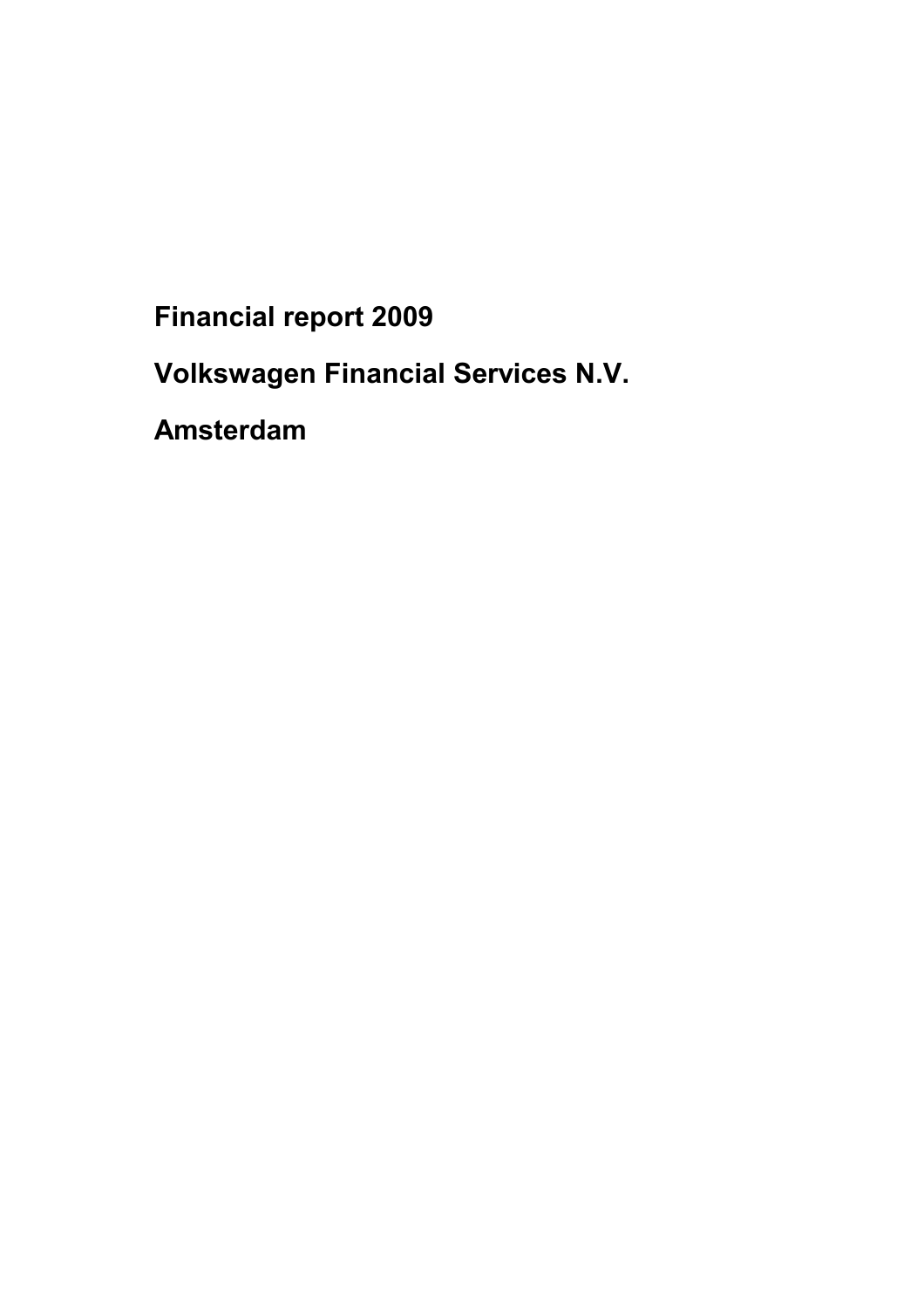# **Contents**

| <b>Management Board report</b>                                |    |
|---------------------------------------------------------------|----|
| <b>Financial statements</b>                                   | 3  |
| Balance sheet as at 31 December 2009                          | 4  |
| Income statement 2009                                         | 6  |
| Cash flow statement 2009                                      |    |
| Notes to the financial statements                             | 8  |
| <b>Other information</b>                                      | 27 |
| Profit appropriation according to the Articles of Association | 28 |
| Proposed appropriation of profit                              | 28 |
| Post balance sheet events                                     | 28 |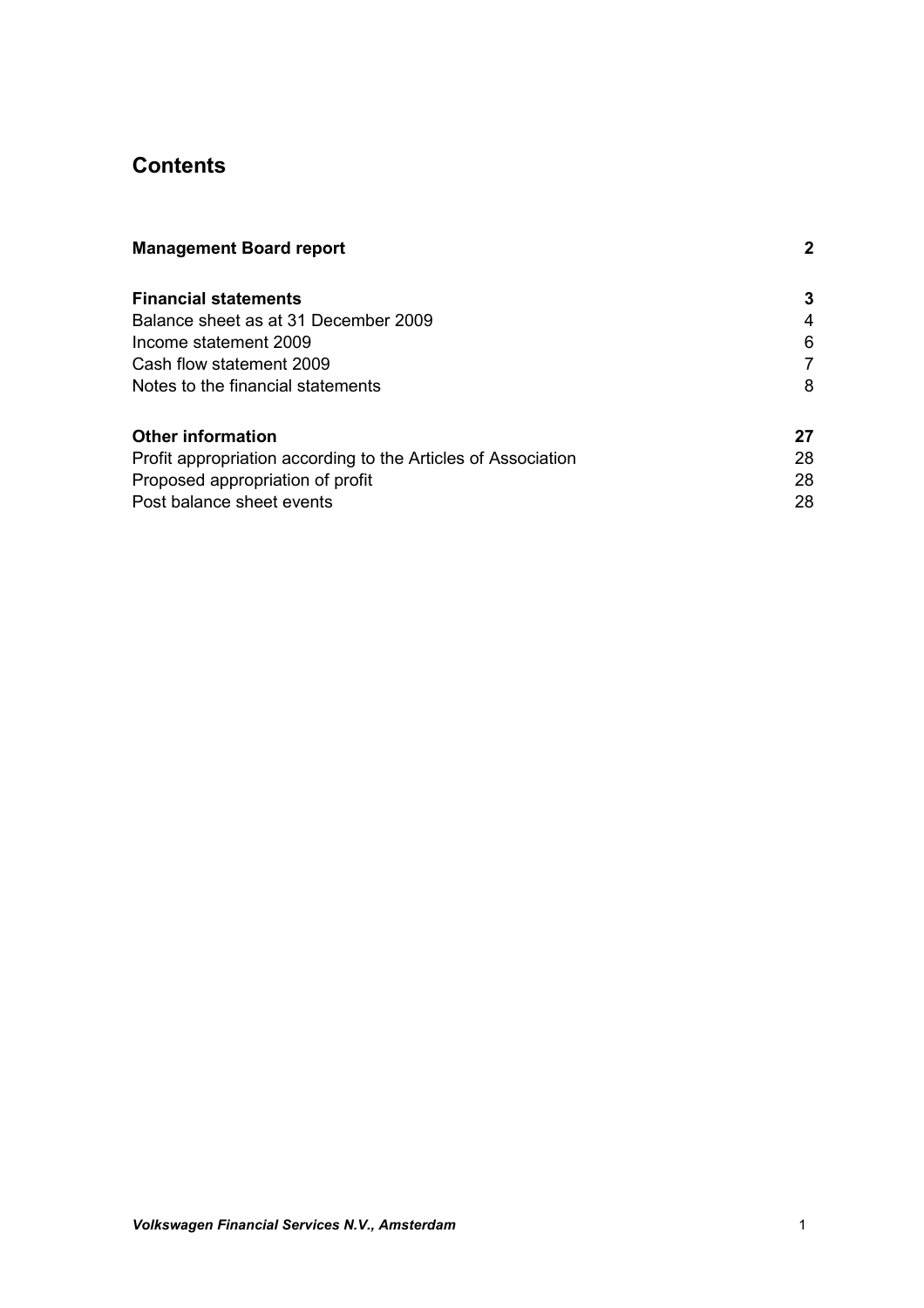# **Management Board report**

Volkswagen Financial Services N.V. ('FSNV' or 'the company') is one of the funding vehicles of Volkswagen Financial Services AG, Brunswick, Germany (FSAG) and its subsidiaries. FSNV raises funds from the capital markets by issuing notes and lends the proceeds on to group and joint venture companies. Basis for the issuing activities are the EUR 18 billion Debt Issuance Programme that adheres to the European Prospective Directive Standards and a EUR 10 billion Multi Currency Commercial Paper Programme. Both programmes are updated on an annual basis. All issues are guaranteed by the mother company FSAG. Therefore, the FSNV rating by Moody's and Standard&Poor's is derived from the FSAG rating. According to Moody's FSAG's rating is set to P-2 (short-term) and A3 (long-term) with a stable outlook. Standard&Poor's assessed FSAG's creditworthiness as A-2 (short-term) and A- (long-term) with a negative outlook.

Besides these programmes FSNV can utilise several uncommitted revolving credit facilities with international banks. This gives more flexibility in providing the Volkswagen group with small volumes and/or frequent tranches of funds if required.

The financing activities are carried out in different currencies and interest terms. To avoid currency and interest risks, the company concludes interest and currency swaps. The currency and interest rate exposures during and at the end of 2009 resulting from financing activities were within the limits approved by the Supervisory Board.

In 2008 the financial markets suffered a severe crisis leading to a liquidity squeeze that has never been noted before. The crisis lasted for the first months of 2009. Restrictive bank credit approval processes, continuing shortage of liquidity and very high refinancing costs determined the situation that eased off beginning with the second quarter of 2009.

FSNV made use of the improved business environment and placed issues under the DIP Programme with a total EUR equivalent volume of 938 million (2008: 568 million) and under the CP Programme with a total EUR equivalent volume of 180 million (2008: 127 million). The proceeds of these issues have been granted to the Volkswagen Financial Services group companies.

FSNV redeemed DIP issues with a total EUR equivalent volume of 480 million (2008: 1,632 million) and CP issues with a total EUR equivalent volume of 745 million (2008: 133 million).

The main business risks of FSNV are the interest rate risk, currency risk, liquidity risk and the credit risk. The Supervisory Board has set limits to restrict those risks. FSNV uses adequate tools to assess and to monitor these risks. In 2009 no excesses in limits occurred.

Due to higher issuing activities FSNV's business volume increased by EUR 285 million to EUR 2,296 million. The interest income decreased by EUR 1.5 million to EUR 3.8 million mainly due to lower return on equity caused by lower market rates and lower margins. The result after taxes adds up to EUR 2.6 million (2008: EUR 4.1 million).

According to a long-term business strategy the Volkswagen Financial Services group plans to develop new markets and to improve its competitive position in the old markets. Considering this background we expect a further extension in business volume for 2010. Results are expected to be at the same level as 2009.

Amsterdam, 10 March 2010 **Communist Communist Communist Communist Communist Communist Communist Communist Communist Communist Communist Communist Communist Communist Communist Communist Communist Communist Communist Commun** 

Frank Mitschke, Managing Director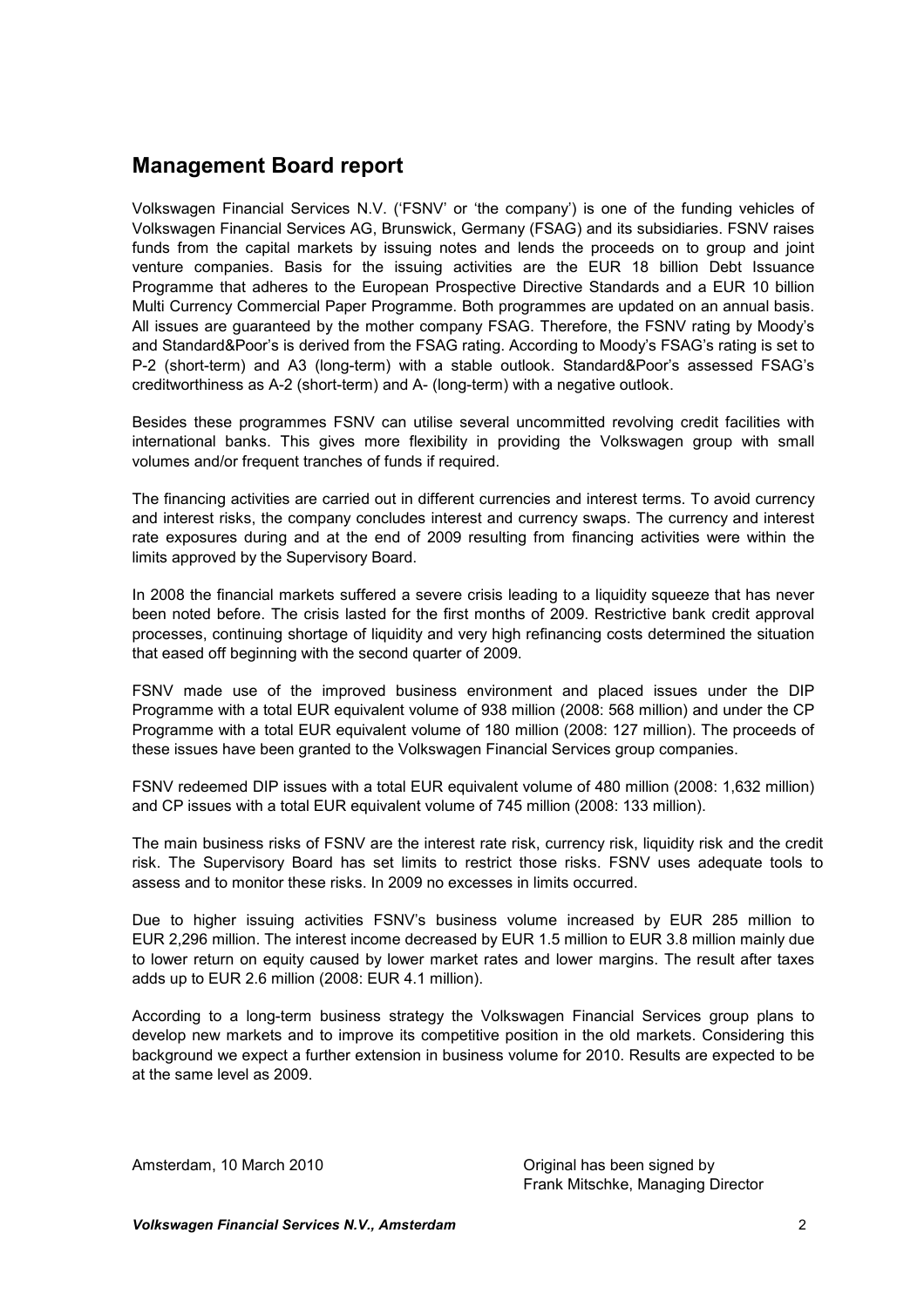**Financial statements**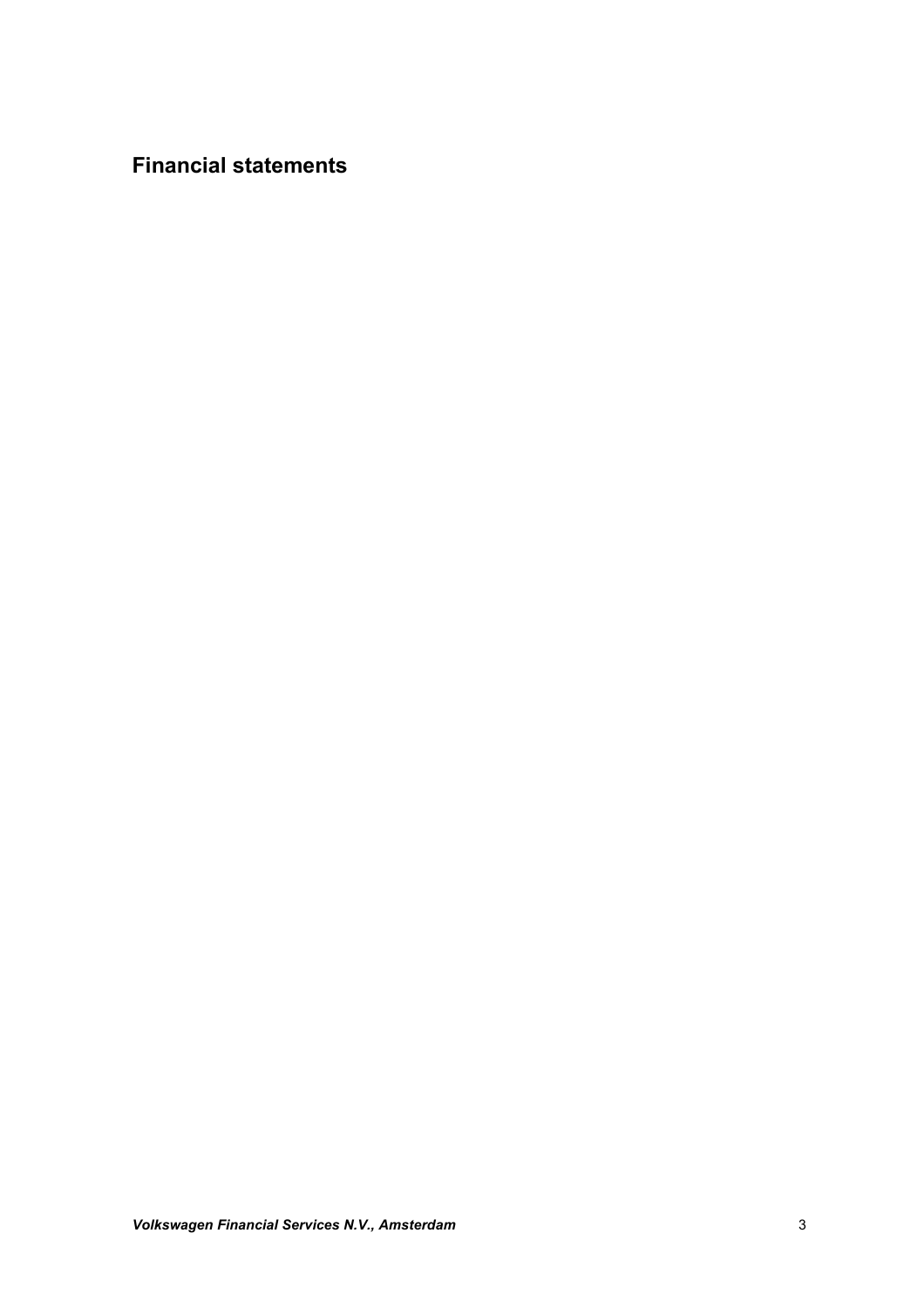# **Balance sheet as at 31 December 2009**

### **(after proposed appropriation of profit)**

|                                                          |        |                | 31 December 2009 |                | 31 December 2008 |
|----------------------------------------------------------|--------|----------------|------------------|----------------|------------------|
| Assets                                                   | Ref.   | <b>EUR'000</b> | <b>EUR'000</b>   | <b>EUR'000</b> | <b>EUR'000</b>   |
|                                                          |        |                |                  |                |                  |
| <b>Fixed assets</b>                                      |        |                |                  |                |                  |
| Intangible fixed assets<br>Tangible fixed assets         | 5<br>5 |                | 3                |                | 11               |
|                                                          |        |                |                  |                |                  |
| Financial fixed assets:                                  | 6      |                |                  |                |                  |
| Shares in participations<br>Loans to Volkswagen group    |        | 1              |                  | 1              |                  |
| companies                                                |        | 1,154,237      |                  | 600,196        |                  |
| Loans to joint ventures of the                           |        |                |                  |                |                  |
| Volkswagen group                                         |        | 54,148         |                  | 327,361        |                  |
| Receivables from joint<br>ventures of the Volkswagen     |        |                |                  |                |                  |
| group                                                    |        |                |                  | 1,803          |                  |
| Prepaid and deferred charges                             |        | 504            |                  | 6              |                  |
|                                                          |        |                |                  |                |                  |
| <b>Total financial fixed assets</b>                      |        |                | 1,208,890        |                | 929,367          |
| <b>Total fixed assets</b>                                |        |                | 1,208,893        |                | 929,378          |
| <b>Current assets</b>                                    |        |                |                  |                |                  |
| Receivables due from                                     |        |                |                  |                |                  |
| Volkswagen group companies                               | 7      | 588,105        |                  | 578,219        |                  |
| Receivables due from joint<br>ventures of the Volkswagen |        |                |                  |                |                  |
| group                                                    | 7      | 492,569        |                  | 490,591        |                  |
| Other assets                                             | 8      | 5,291          |                  | 10,842         |                  |
| Prepaid and deferred charges                             | 9      | 1,063          |                  | 1,156          |                  |
| Cash at banks and in hand                                |        | 240            |                  | 1,026          |                  |
| <b>Total current assets</b>                              |        |                | 1,087,268        |                | 1,081,834        |
| <b>Total assets</b>                                      |        |                | 2,296,161        |                | 2,011,212        |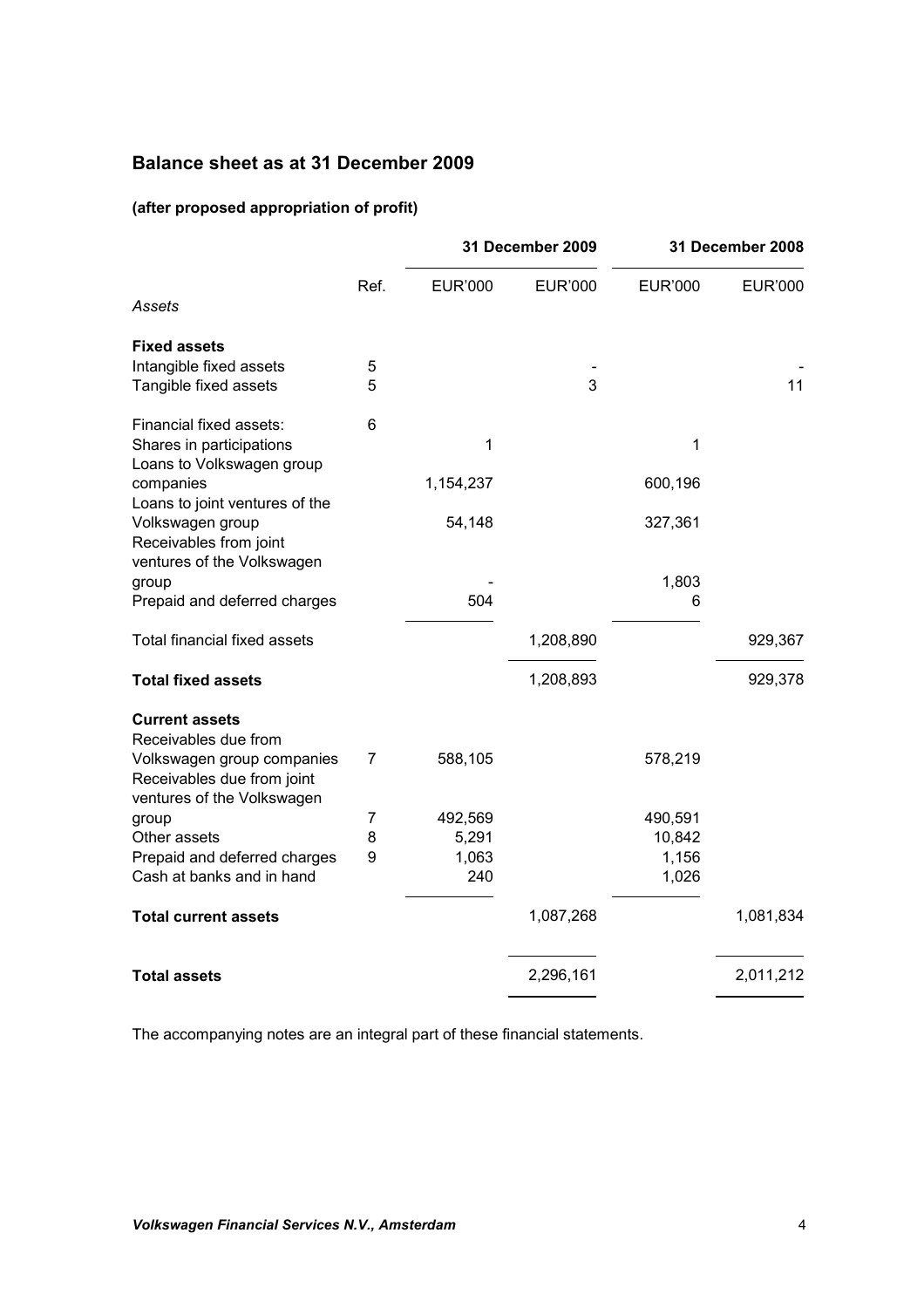|                                         |      |                | 31 December 2009 |                | 31 December 2008 |
|-----------------------------------------|------|----------------|------------------|----------------|------------------|
| Shareholder's equity and<br>liabilities | Ref. | <b>EUR'000</b> | <b>EUR'000</b>   | <b>EUR'000</b> | <b>EUR'000</b>   |
| <b>Shareholder's equity</b>             | 10   |                |                  |                |                  |
| Share capital                           |      | 454            |                  | 454            |                  |
| Retained earnings                       |      | 24,422         |                  | 21,858         |                  |
| <b>Total shareholder's equity</b>       |      |                | 24,876           |                | 22,312           |
| Long-term liabilities                   | 11   |                |                  |                |                  |
| <b>Bonds</b>                            |      | 574,826        |                  | 465,000        |                  |
| Liabilities to banks                    |      | 10,000         |                  | 54,517         |                  |
| Liabilities to Volkswagen group         |      |                |                  |                |                  |
| companies                               | 11   | 614,755        |                  | 404,293        |                  |
| <b>Other liabilities</b>                |      |                |                  | 1,571          |                  |
| Deferred income                         |      | 490            |                  | 2              |                  |
| <b>Total long-term liabilities</b>      |      |                | 1,200,071        |                | 925,383          |
| <b>Current liabilities</b>              | 12   |                |                  |                |                  |
| <b>Bonds</b>                            |      | 828,636        |                  | 854,078        |                  |
| Commercial papers                       |      | 130,000        |                  | 24,399         |                  |
| Liabilities to banks                    |      | 42,343         |                  | 99,656         |                  |
| Liabilities to Volkswagen group         |      |                |                  |                |                  |
| companies                               | 12   | 46,230         |                  | 39,076         |                  |
| <b>Other liabilities</b>                |      | 23,086         |                  | 45,194         |                  |
| Deferred income                         |      | 682            |                  | 880            |                  |
| Trade payables                          |      | 20             |                  | 26             |                  |
| Current income tax                      |      |                |                  | $\overline{2}$ |                  |
| <b>Accrued liabilities</b>              |      | 217            |                  | 206            |                  |
| <b>Total current liabilities</b>        |      |                | 1,071,214        |                | 1,063,517        |
| Total shareholder's equity              |      |                |                  |                |                  |
| and liabilities                         |      |                | 2,296,161        |                | 2,011,212        |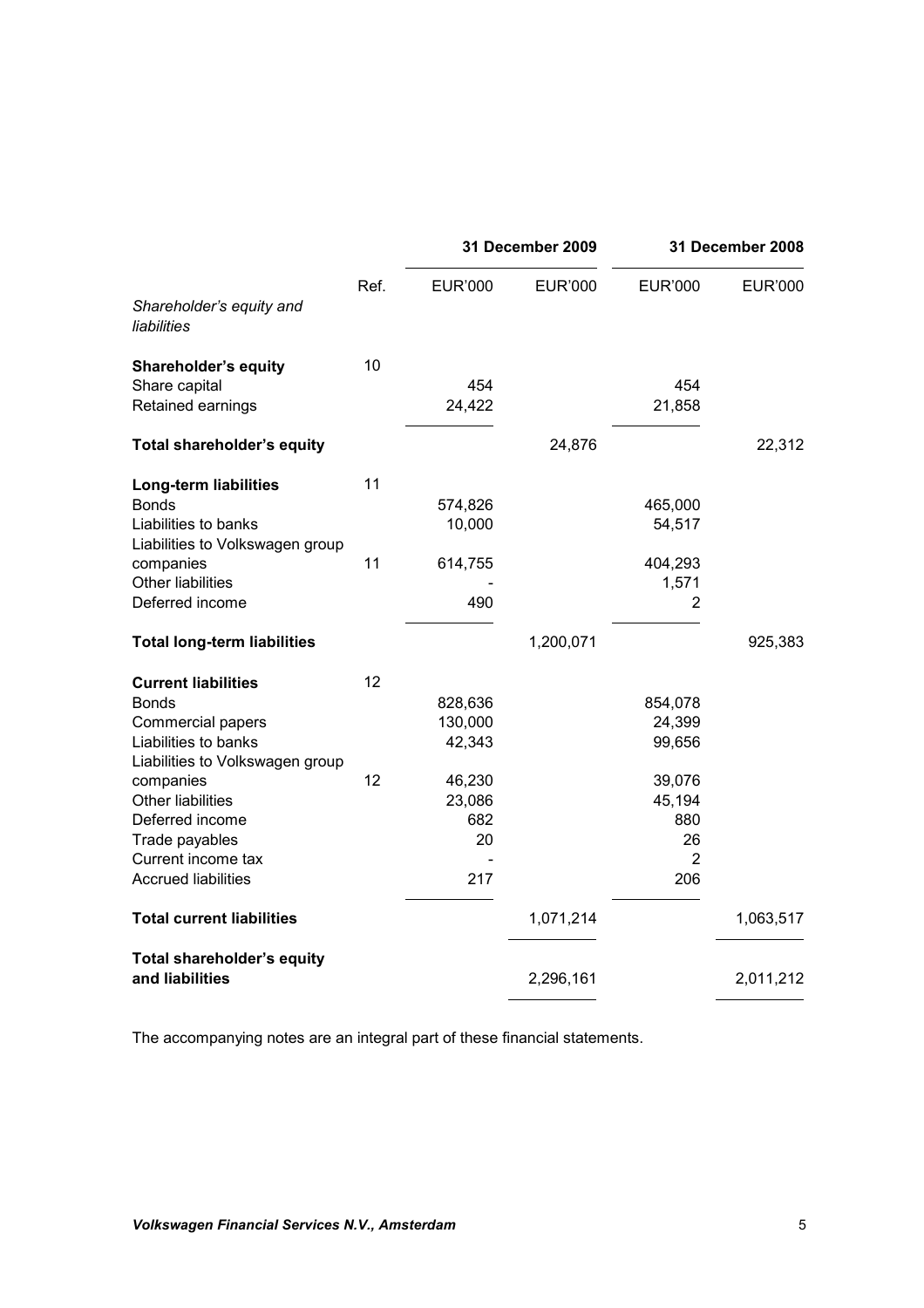# **Income statement 2009**

|                                                        |      |                | 2009           |                | 2008           |
|--------------------------------------------------------|------|----------------|----------------|----------------|----------------|
|                                                        | Ref. | <b>EUR'000</b> | <b>EUR'000</b> | <b>EUR'000</b> | <b>EUR'000</b> |
| <b>Income</b>                                          |      |                |                |                |                |
| Interest and similar income                            | 14   | 68,909         |                | 160,474        |                |
| Other operating income                                 | 15   | 6              |                | 4              |                |
| <b>Total income</b>                                    |      |                | 68,915         |                | 160,478        |
| <b>Expenses</b>                                        |      |                |                |                |                |
| Interest and similar expenses                          | 14   | (65,057)       |                | (155, 026)     |                |
| Other operating expenses<br>General and administrative | 16   | (51)           |                | (132)          |                |
| expenses<br>Depreciation and amortisation              | 17   | (846)          |                | (835)          |                |
| expenses                                               | 18   | (8)            |                | (16)           |                |
| <b>Total expenses</b>                                  |      |                | (65, 962)      |                | (156,009)      |
| <b>Result before taxation</b>                          |      |                | 2,953          |                | 4,469          |
| Taxation                                               | 23   |                | (389)          |                | (386)          |
| <b>Result after taxation</b>                           |      |                | 2,564          |                | 4,083          |
|                                                        |      |                |                |                |                |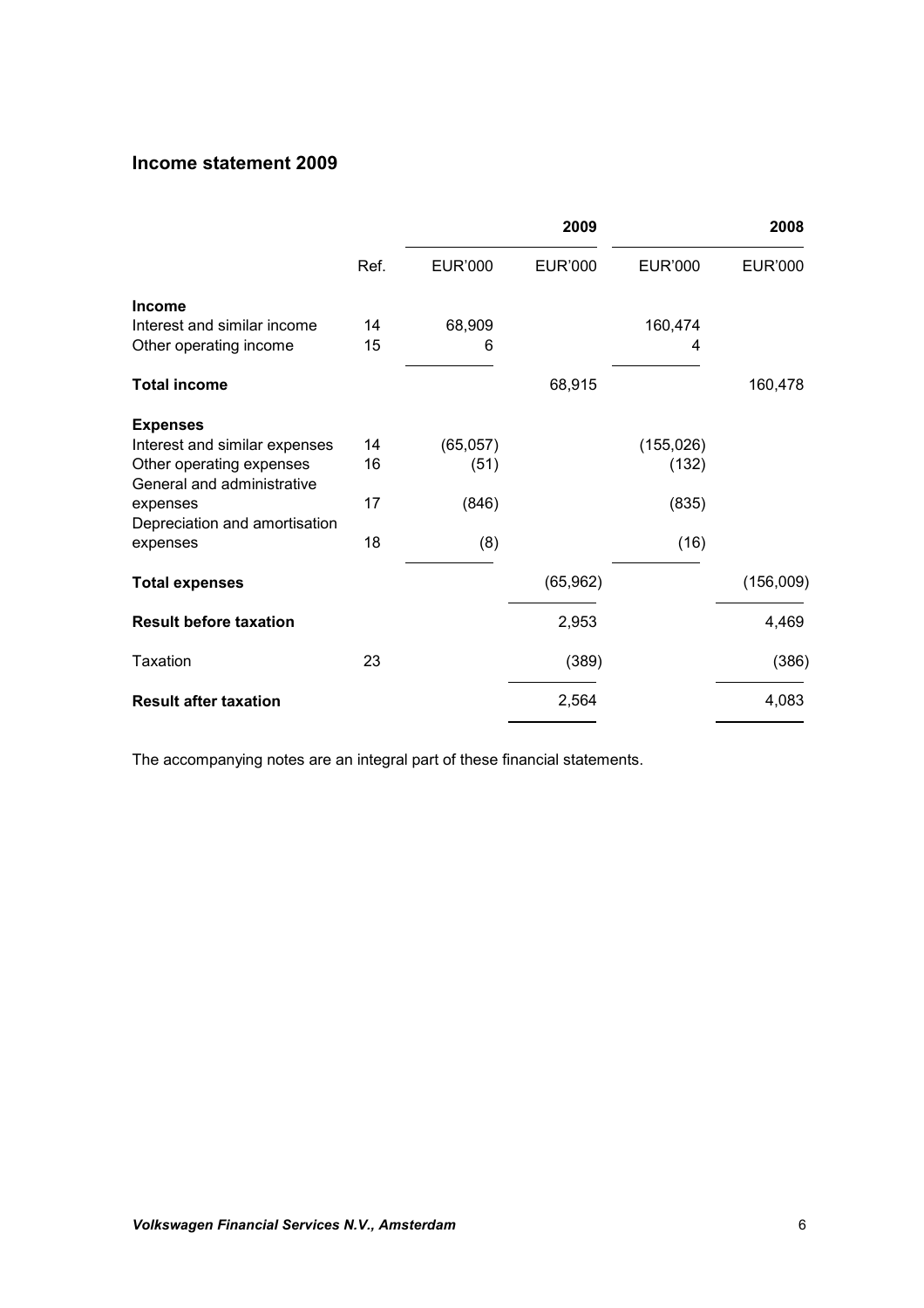# **Cash flow statement 2009**

|                                        |          |                | 2009           |                | 2008           |
|----------------------------------------|----------|----------------|----------------|----------------|----------------|
|                                        | Ref.     | <b>EUR'000</b> | <b>EUR'000</b> | <b>EUR'000</b> | <b>EUR'000</b> |
| Cash flow from operating<br>activities |          |                |                |                |                |
| Loans granted                          | 6/7      | (313, 241)     |                | 768,901        |                |
| Loans taken                            | 11/12    | 309,074        |                | (772, 500)     |                |
| Net cash flow from lending             |          |                |                |                |                |
| activities                             |          |                | (4, 167)       |                | (3,599)        |
| Interest received                      | 14       | 96,812         |                | 159,393        |                |
| Interest paid                          | 14       | (92,040)       |                | (155, 026)     |                |
| Net cash flow from interest            |          |                | 4,772          |                | 4,367          |
| Other operating activities             | 5/6/9/15 | (389)          |                | (637)          |                |
| Paid expenses                          | 16/17/18 | (611)          |                | (386)          |                |
| Corporate income tax paid              | 23       | (391)          |                | (386)          |                |
| Cash flow from other operating         |          |                |                |                |                |
| activities                             |          |                | (1, 391)       |                | (1,409)        |
| <b>Net cash flow</b>                   |          |                | (786)          |                | (641)          |
| Cash and cash equivalents at           |          |                |                |                |                |
| beginning of the year                  |          |                | 1,026          |                | 1,667          |
| <b>Cash and cash equivalents</b>       |          |                |                |                |                |
| at end of the year                     |          |                | 240            |                | 1,026          |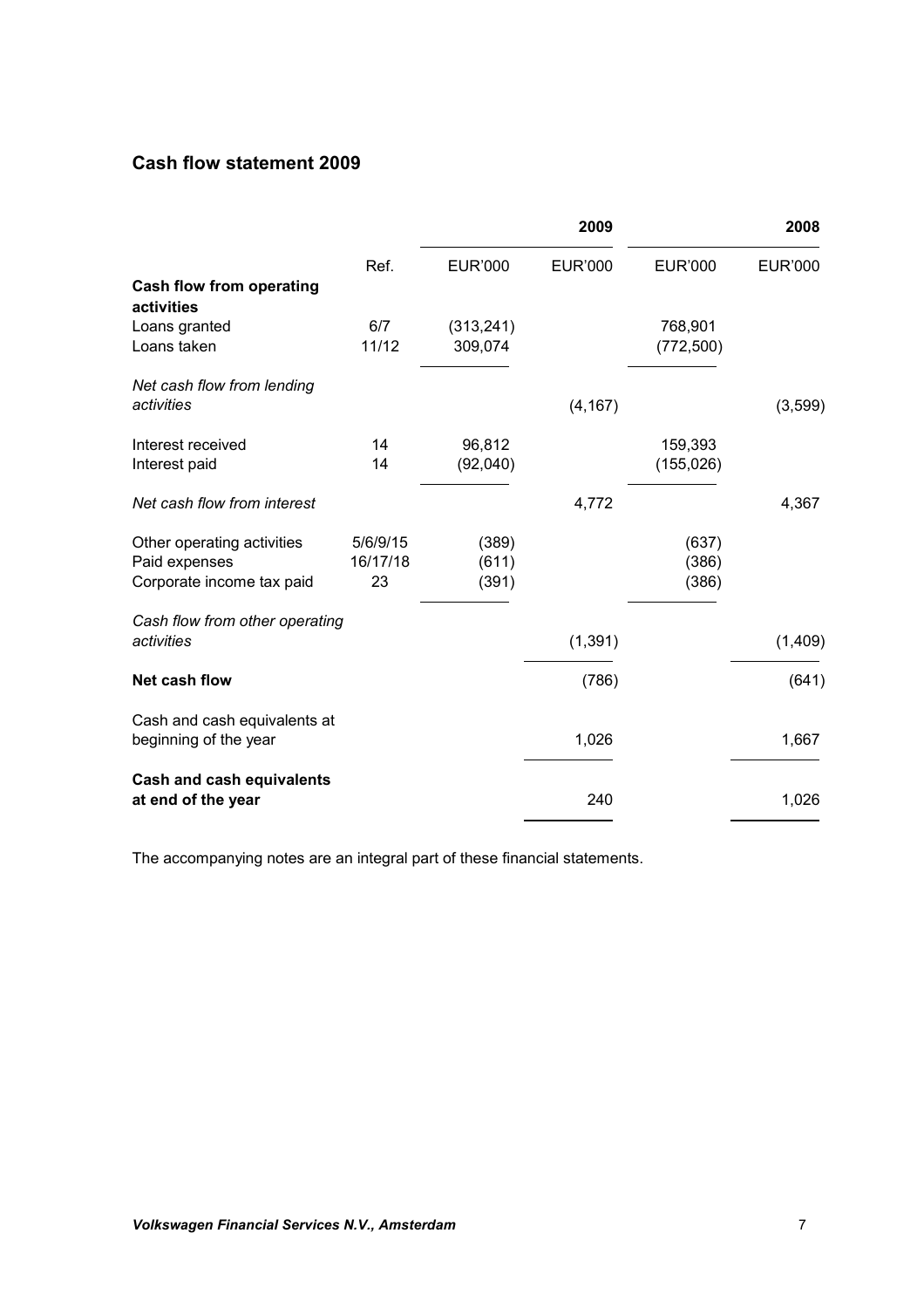# **Notes to the financial statements**

### **1 General**

### *1.1 Activities*

Volkswagen Financial Services N.V. ('FSNV' or 'the company') is a 100% subsidiary of Volkswagen Financial Services AG ('FSAG').

FSNV's registered office is located in Amsterdam, the Netherlands.

The main purpose of the company is the financing of and participation in group companies. FSNV has access to several funding sources such as bond loans, note loans and Euro Medium Term loans as well as inter-company loans.

All external issues are guaranteed by FSAG. FSNV has lent the proceeds of these borrowings to group companies.

### *1.2 Consolidation and shares in participations*

FSNV holds one share in VW Finance Belgium SA, Brussels, Belgium with a cost price of EUR 500. The issued share is less than 20% of the total shares of VW Finance Belgium SA.

FSNV is part of the Volkswagen group. The ultimate parent company of this group is Volkswagen AG of Wolfsburg, Germany. The consolidation, including the investment in VW Finance Belgium SA, Brussels, is performed at Volkswagen AG level. These consolidated financial statements can be obtained from the company.

Based on Article 2:408 of the Netherlands Civil Code FSNV is exempt from consolidation.

#### *1.3 Note to the cash flow statement*

The cash flow statement has been prepared using the indirect method. The cash items disclosed in the cash flow statement are comprised of cash and cash equivalents. Cash flows denominated in foreign currencies have been translated at average estimated exchange rates. Exchange differences affecting cash items are included in the respective amounts. Interest paid and received, dividends received and income taxes are included in cash from operating activities. Dividends paid are recognised as cash used in financing activities. Transactions not resulting in inflow or outflow of cash are not recognised in the cash flow statement.

#### *1.4 Estimates*

Estimates used in the financial statements are limited to the use of provisions for general expenses and taxes based on experience and sound judgement.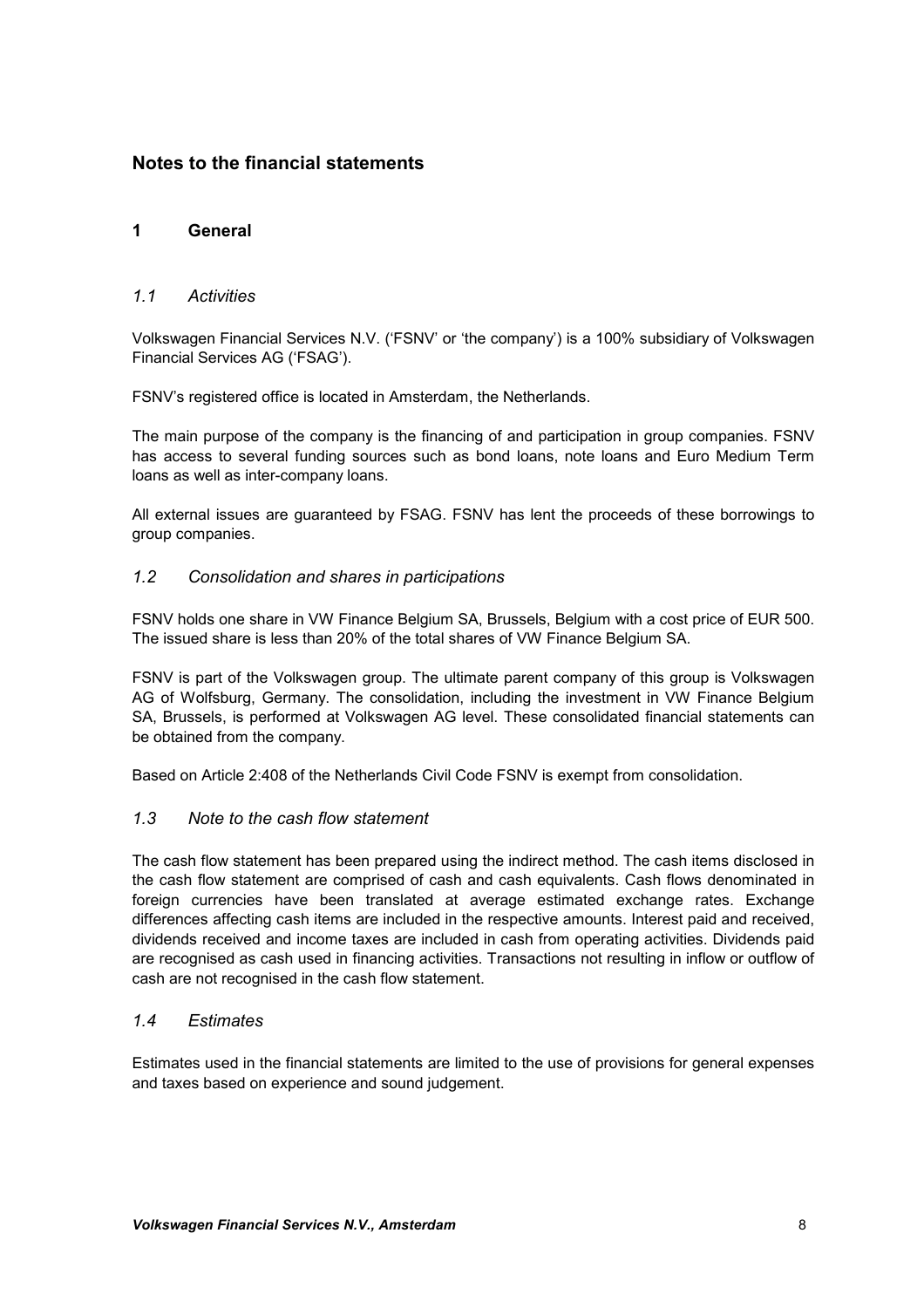# **2 Principles of valuation of assets and liabilities**

### *2.1 General*

The financial statements are prepared in accordance with the statutory provisions of Part 9, Book 2 of the Netherlands Civil Code and the firm pronouncements in the Guidelines for Annual Reporting in the Netherlands as issued by the Dutch Accounting Standards Board. The financial statements are denominated in EUR.

In general, assets and liabilities are stated at the amounts at which they were acquired or incurred, or fair value. If not specifically stated otherwise, they are recognised at the amounts at which they were acquired or incurred. The balance sheet, income statement and cash flow statement include references to the notes.

### *2.2 Comparison with prior year*

The principles of valuation and determination of result remain unchanged compared to the prior year.

### *2.3 Foreign currencies*

#### *Functional currency*

Items in the financial statements of group companies are stated with due observance of the currency of the primary economic environment in which the respective group company operates (the functional currency). The financial statements are denominated in EUR, i.e. the functional and reporting currency of FSNV.

#### *Transactions, receivables and liabilities*

Monetary assets and liabilities denominated in foreign currencies are translated at the mid-rate prevailing on the balance sheet date. Investments in participations are stated at the historical exchange rate.

Transactions denominated in foreign currencies in the reporting period are recognised in the financial statements at the exchange rate ruling at the transaction date.

In respect of any positions in the balance sheet that are covered by cross currency interest rate swaps or by foreign exchange forward contracts, the differences in values calculated at mid-rates at the end of the year and contract rates are allocated to the respective principals of the loans. If the loan taken is denominated in a currency other than EUR, the respective correction is allocated to this loan. Otherwise the respective loan granted is corrected.

### *2.4 Intangible fixed assets*

Intangible fixed assets are carried at historical cost less amortisation. Any impairment as at the balance sheet date is taken into account; impairment exists if the carrying amount of the asset (or the cash-generating unit to which it belongs) exceeds its recoverable amount. For determining whether an impairment charge in respect of an intangible fixed asset applies, reference is made to note 2.7.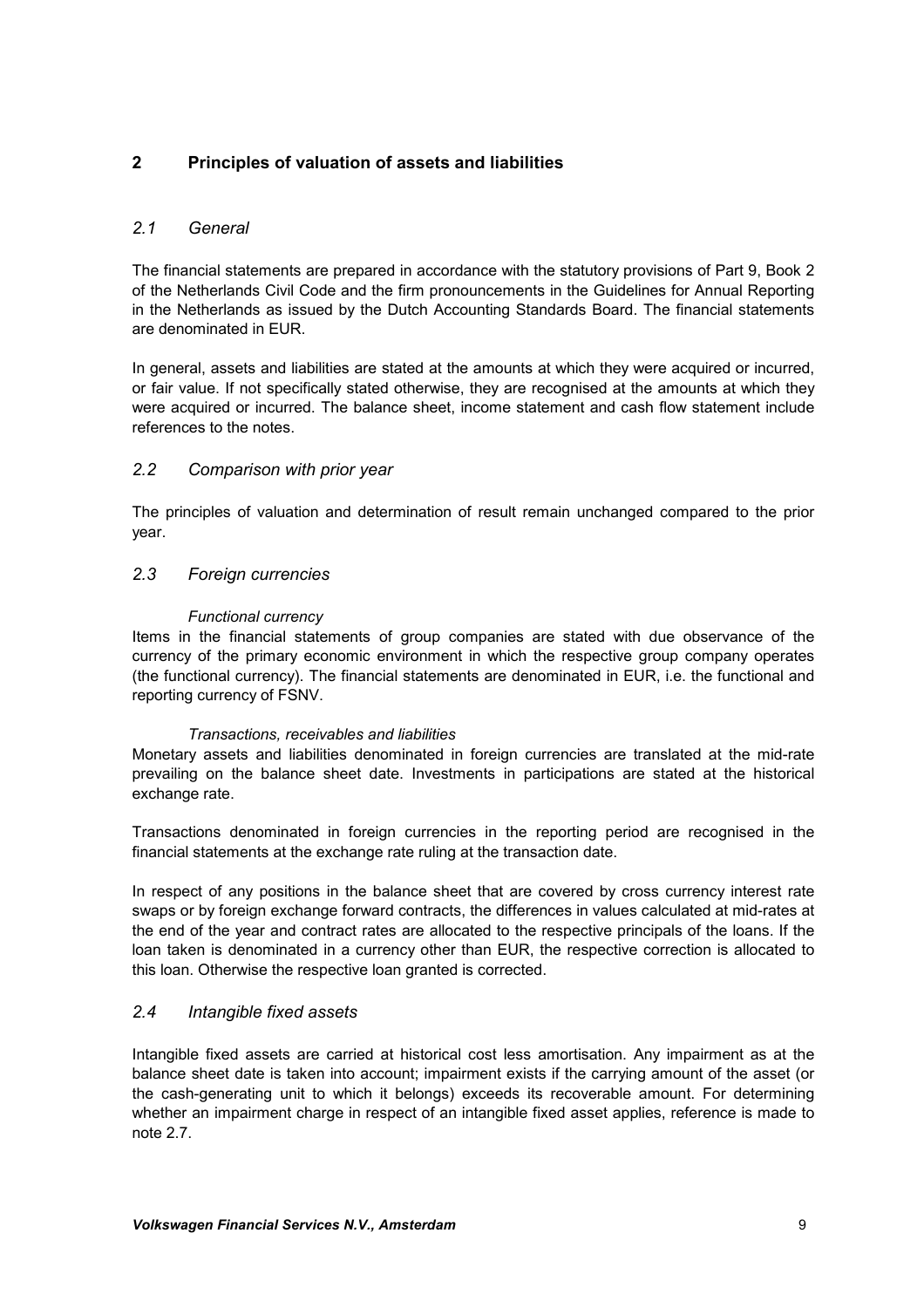#### *Computer software*

Software licences acquired are capitalised at acquisition cost and amortised over the estimated economic life of three years. Expenditures incurred for the production of identifiable software products that are tailor-made for the group are capitalised. Expenditure in connection with maintenance of computer software and expenses related to research activities are recognised in the income statement.

### *2.5 Tangible fixed assets*

Fixed assets are valued at acquisition or production cost including directly attributable expenses, less straight-line depreciation over the estimated useful economic life, or market value if lower. Directly attributable production costs include the costs of the raw materials and consumables, and also include installation costs.

The following depreciation period is used:

| Asset             | <b>Number of years</b> |
|-------------------|------------------------|
| Computer hardware |                        |

### *2.6 Financial fixed assets*

#### *Shares in participations*

The investment in the group company is valued at the lower of cost and net realisable value.

The share in the group company is specified in note 1.2.

#### *Loans to Volkswagen group companies and joint ventures of the Volkswagen group*

Loans to Volkswagen group companies and joint ventures of the Volkswagen group are loans with an original term of more than one year and are valued at their amortised cost value. Discounts are capitalised and are depreciated based on the effective yield of interest. We refer to note 2.12, 6 and 7 for further disclosure on these loans.

#### *Receivables from joint ventures of the Volkswagen group*

Interest receivables from joint ventures of the Volkswagen group are receivables with an original term of more than one year and are valued at their nominal value.

#### *2.7 Impairment of fixed assets*

On each balance sheet date, the company tests whether there are any indications of assets being subject to impairment. If any such indications are present, the recoverable amount of the asset is determined. If this proves to be impossible, the recoverable amount of the cash-generating unit to which the asset belongs is identified. An asset is subject to impairment if its carrying amount is higher than its recoverable value; the recoverable value is the higher of the net realisable value and the value in use.

Net realisable value is determined based on the active market. An impairment is directly recognised as an expense in the income statement.

If it is established that a previously recognised impairment no longer applies or has declined, the increased carrying amount of the assets in question is not set higher than the carrying amount that would have been determined had no asset impairment been recognised.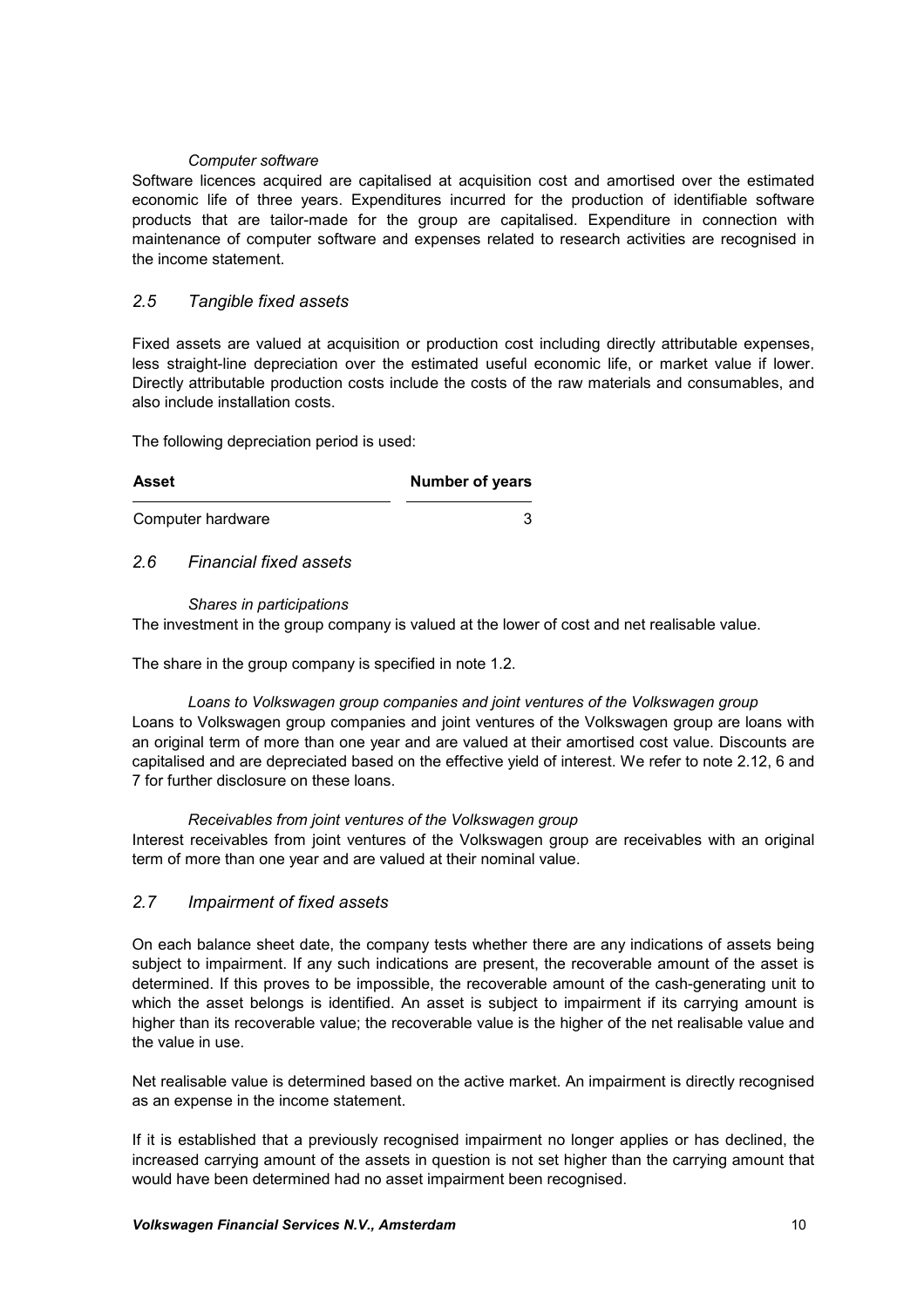### *2.8 Current assets*

*Receivables due from Volkswagen group companies and joint ventures of the Volkswagen group*

The receivables due from Volkswagen group companies and joint ventures of the Volkswagen group are valued at their amortised cost value. All receivables will be received within one year.

#### *Other assets*

The swap interest receivables and income tax receivables are shown under other assets and are valued at their amortised cost value.

#### *Prepayments and accrued income*

Accrued income is amortised over the remaining life of the bonds.

#### *Cash at banks and in hand*

Cash at banks and in hand represents cash in hand, bank balances and deposits with a maturity of less than one year.

Cash and banks denominated in foreign currencies are translated at the mid-rate prevailing on the balance sheet date.

### *2.9 Equity*

The company has no statutory or mandatory reserves.

#### *2.10 Long-term liabilities*

#### *Bonds*

The bonds are valued at their amortised cost value. All long-term bonds have a maturity of over one year. No assets were pledged as collateral by the company.

#### *Liabilities to banks*

The liabilities to banks are valued at their nominal value. All liabilities have a maturity of over one year.

#### *Liabilities to Volkswagen group companies*

The liabilities to Volkswagen group companies are valued at their nominal value. All liabilities have a maturity of over one year.

#### *Other liabilities*

The swap interest payables with a run-off period of more than one year are shown under other liabilities and are valued at their amortised cost value.

#### *2.11 Current liabilities*

#### *Bonds*

The bonds are valued at their amortised cost value. All short-term bonds are payable within one year.

#### *Liabilities to banks*

The liabilities to banks are valued at their amortised cost value. All liabilities are payable within one year.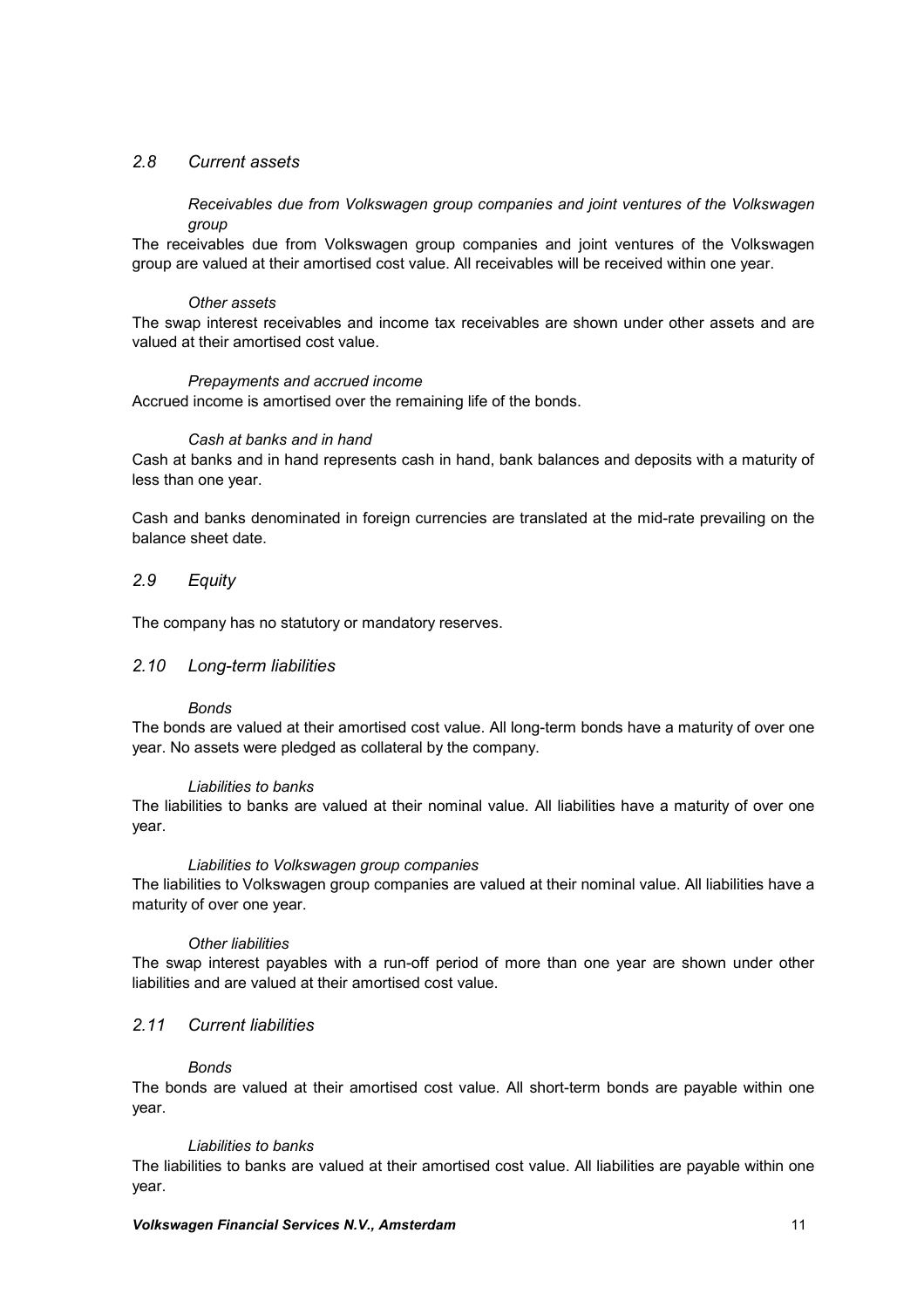#### *Liabilities to Volkswagen group companies*

The liabilities to affiliated companies are valued at their amortised cost value. All liabilities are payable within one year.

#### *Other liabilities*

The swap interest payables with a run-off period within one year are shown under other liabilities and are valued at their nominal value.

#### *Deferred income*

The deferred income concerns premiums and compensations and is amortised over the remaining life of the loans taken.

#### *Deferred income tax*

Deferred tax liabilities are recognised to provide for timing differences between the value of the assets and liabilities for financial reporting purposes on the one hand and for tax purposes on the other. Deferred tax liabilities are calculated based on the tax rate prevailing on the balance sheet date or the rates that will apply in the future, insofar as these have been set down by law.

#### *Current income tax*

The current Dutch nominal tax rate of 25.5% has been applied. FSNV is part of a fiscal unity with Volkswagen International Finance N.V.

#### *Trade payables*

The trade payables are valued at their amortised cost value and are payable within one year.

#### *Other accrued liabilities*

The accruals are stated at the amount required, based on sound business judgement and valued at the expected costs.

### *2.12 Financial instruments*

Securities included in financial and current assets, as well as liabilities and derivative financial instruments, are stated at cost. The company applies hedge accounting to hedging interest and currency risk on borrowings and lendings. Both the derivative and the hedged item are stated at cost. The gain or loss relating to the ineffective portion is recognised in the income statement within finance cost. For more information about the value of the assets see note 6 and 7, of the liabilities see notes 11 and 12, and of the financial instruments see note 22. The company has no derivative financial instruments other than the ones used for hedging.

#### *Fair value hedge*

In applying fair value hedge accounting, both the hedging instrument and the hedged position are stated at fair value, at least where this is attributable to the hedged risk. The gain or loss from remeasuring the hedging instrument at fair value or the foreign currency component of its carrying amount on the balance sheet date shall be directly recognised in profit or loss. The company shall discontinue prospectively the hedge accounting if:

- the hedging instrument expires or is sold, terminated or exercised;
- the hedge no longer meets the criteria for hedge accounting;
- the company revokes the designation.

The company applies fair value hedge accounting to hedging fixed interest risk on borrowings. The gain or loss relating to the effective portion of interest rate swaps hedging fixed-rate borrowings is directly recognised in the income statement within finance costs. The gain or loss relating to the ineffective portion is recognised in the income statement within finance costs.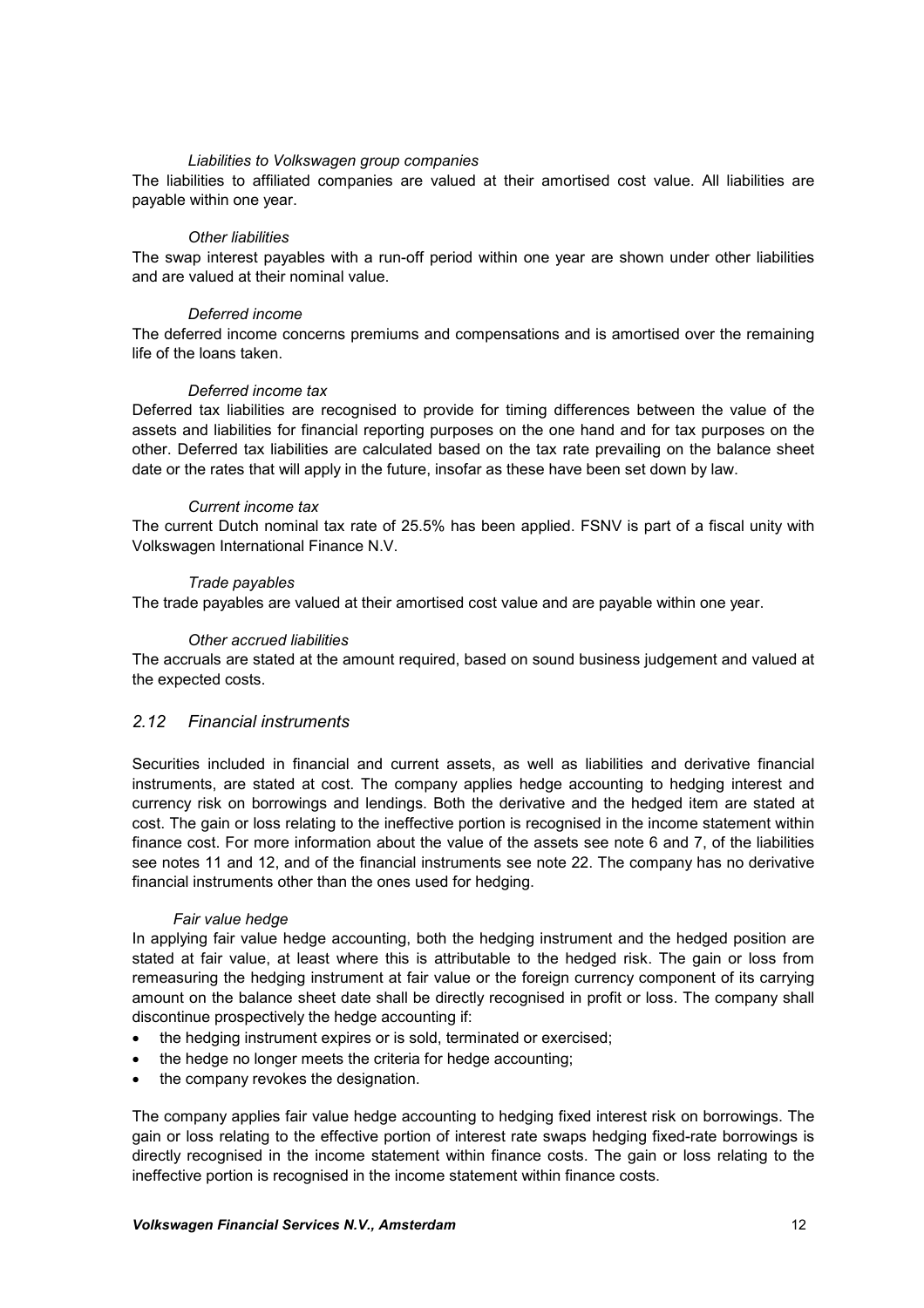#### *Cost price hedge*

In applying cost price hedge accounting, the initial recognition of, and the accounting policies for, the hedging instrument are dependent on the hedged item, which has the following implications:

- If the hedged item is recognised at cost in the balance sheet, the derivative instrument is also stated at cost.
- As long as the hedged item is not yet recognised in the balance sheet, the hedging instrument is not remeasured. This applies, for instance, to hedging currency risks on future transactions.
- If the hedged item qualifies as a monetary item denominated in a foreign currency, the derivative instrument, where it has currency elements, is also stated at the spot rate at the balance sheet date. If the derivative instrument has currency elements, the difference between the spot rate on the date the derivative instrument is contracted and the forward rate at which it will be settled is spread over the maturity of the derivative instrument.

The ineffective portion of the hedge is recognised directly in the income statement.

The company applies cost price hedge accounting to hedging fixed-interest risk on borrowings. The gain or loss relating to the ineffective portion is recognised in the income statement within finance costs.

### **3 Principles of determination of result**

#### *3.1 General*

Result is determined as the difference between the realisable value of services rendered and the costs and other charges for the year. Results on transactions are recognised in the year in which they are realised; losses are taken as soon as they are foreseeable.

Profit or loss is determined taking into account the recognition of unrealised changes in fair value of:

- securities included in current assets;
- derivative financial instruments that have not been designated as hedges.

#### *3.2 Revenue recognition*

Revenue from interest income is allocated to the reporting period in which it occurs.

#### *3.3 Exchange rate differences*

Exchange rate differences arising upon the settlement of monetary items are recognised in the income statement in the period that they arise (note 15).

#### *3.4 Interest income and similar income and interest expenses and similar expenses*

Interest income and expense is recognised on a pro rata basis, taking into account the effective interest rate of the assets and liabilities concerned. When recognising the interest charges, the transaction cost on the loans received is taken into account.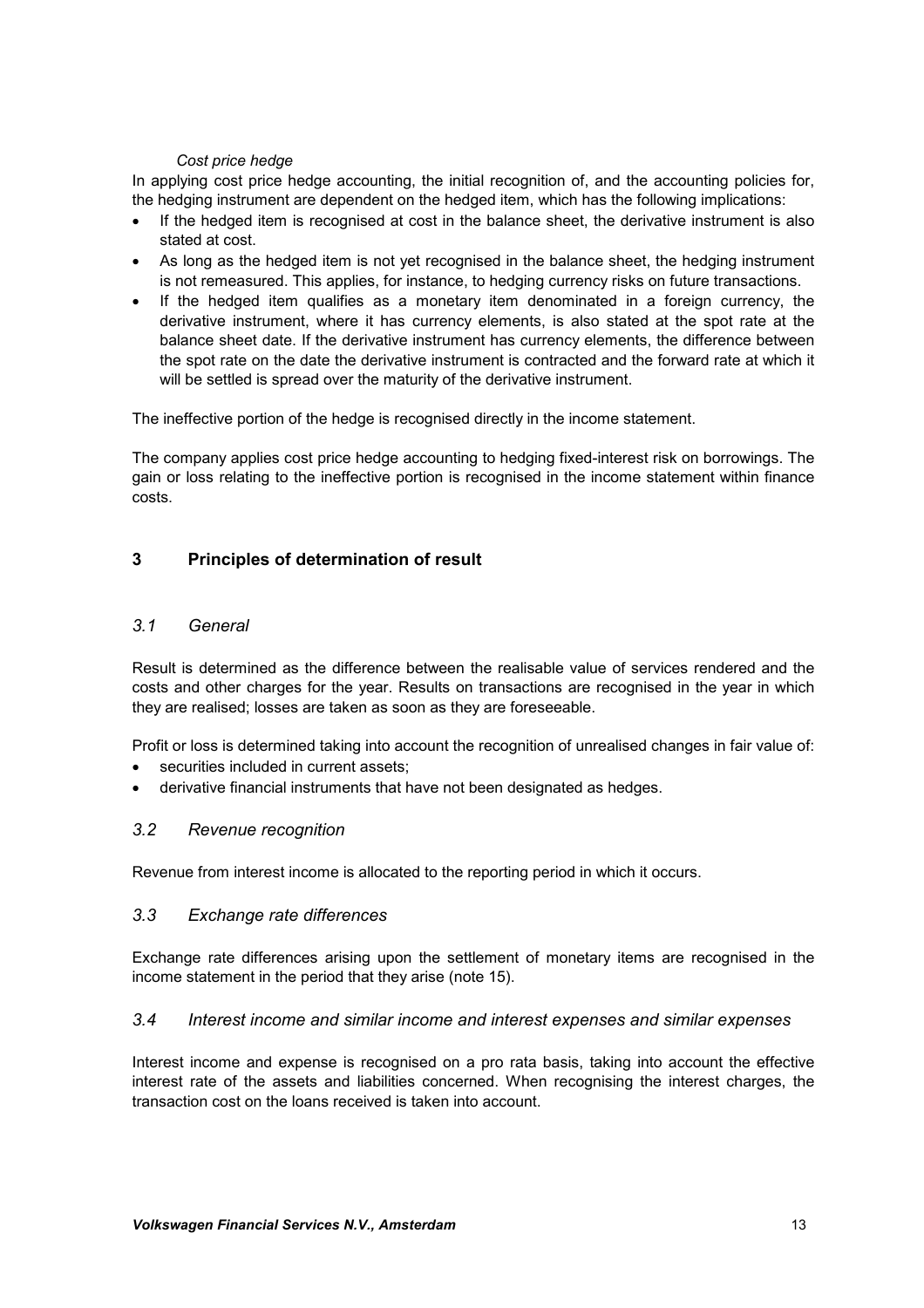### *3.5 Other operating income and expenses*

Other operating income and expenses include income and expenses that are not directly attributable to the interest income and expenses and are valued at the realisable value.

### *3.6 General and administrative expenses*

These expenses include expenses such as personnel expenses, office expenses, consulting and audit fees and depreciation and amortisation and are valued at cost.

#### *Depreciation and amortisation*

Intangible fixed assets are amortised and tangible fixed assets are depreciated over their expected useful lives as from the inception of their use. Future depreciation is adjusted if there is a change in estimated useful life.

Gains and losses upon the sale of tangible fixed assets are included in other operating income or other operating expenses respectively.

#### *Labour and other costs third party*

Services performed by Volkswagen International Finance N.V. ('VIF') for FSNV are charged at a fixed amount. These costs include for example salaries, rental costs and general costs.

#### *3.7 Taxation*

Profit tax is calculated on the profit before taxation in the income statement, taking into account any losses carried-forward from previous financial years (insofar as these are not included in deferred tax assets), tax-exempt items and non-deductible expenses. Account is also taken of changes in deferred tax assets and deferred tax liabilities owing to changes in the applicable tax rates.

### **4 Financial instruments**

#### *4.1 Market risk*

#### *Currency risk*

To avoid risk, the loans to Volkswagen group companies and to joint ventures of the Volkswagen group and related funding are generally matched in currency terms. If not, correcting swaps are executed to achieve the matched basis. The small exchange rate exposures during and at the end of 2009 were within the mismatch guidelines.

#### *Interest rate risk*

To avoid risk, the loans to Volkswagen group companies and to joint ventures of the Volkswagen group and related funding are generally matched in interest terms. If not, correcting swaps are executed to achieve the matched basis. The small interest rate exposures during and at the end of 2009 were within the mismatch guidelines.

### *4.2 Credit risk*

The risk of default arising from financial assets and derivative financial instruments involves the risk of default by counterparties. The maximum loss from derivative instruments equals their positive fair value. Risk is additionally limited by a limit system based on credit assessments by the international rating agencies.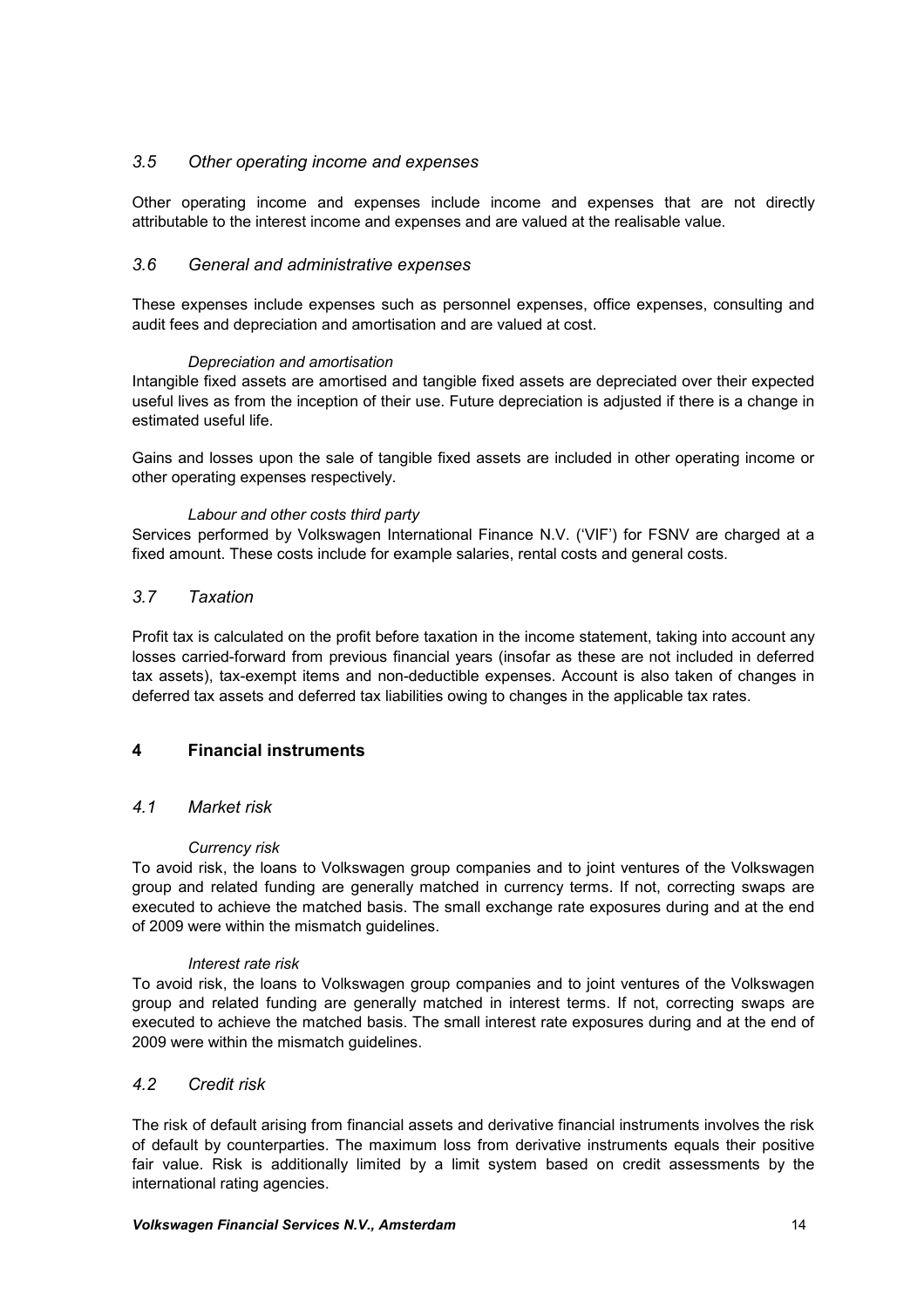# *4.3 Liquidity risk*

The company uses several banks which are selected at group level. The liquidity risk is monitored by assuring that the critical terms of the relevant items match.

# **5 Intangible and tangible fixed assets**

|                                                          | Intangible<br>fixed assets<br>(software) | <b>Tangible</b><br>fixed assets<br>(other<br>installations,<br>business<br>and office<br>equipment) | <b>Total</b>   |
|----------------------------------------------------------|------------------------------------------|-----------------------------------------------------------------------------------------------------|----------------|
|                                                          | <b>EUR'000</b>                           | <b>EUR'000</b>                                                                                      | <b>EUR'000</b> |
| Purchase cost<br>Amortisation/depreciation (accumulated) | 39<br>39                                 | 189<br>186                                                                                          | 228<br>225     |
| Book value as at 31 December 2009                        |                                          | 3                                                                                                   | 3              |
| Book value as at 31 December 2008                        |                                          | 11                                                                                                  | 11             |
| Amortisation/depreciation current year                   |                                          | 8                                                                                                   | 8              |
|                                                          | Intangible<br>fixed assets<br>(software) | <b>Tangible</b><br>fixed assets<br>(other<br>installations,<br>business<br>and office<br>equipment) | <b>Total</b>   |
|                                                          | <b>EUR'000</b>                           | <b>EUR'000</b>                                                                                      | <b>EUR'000</b> |
| Purchase cost<br>Amortisation/depreciation (accumulated) | 39<br>39                                 | 189<br>178                                                                                          | 228<br>217     |
| Book value as at 31 December 2008                        |                                          | 11                                                                                                  | 11             |
| Book value as at 31 December 2007                        | 1                                        | 27                                                                                                  | 28             |
|                                                          |                                          |                                                                                                     |                |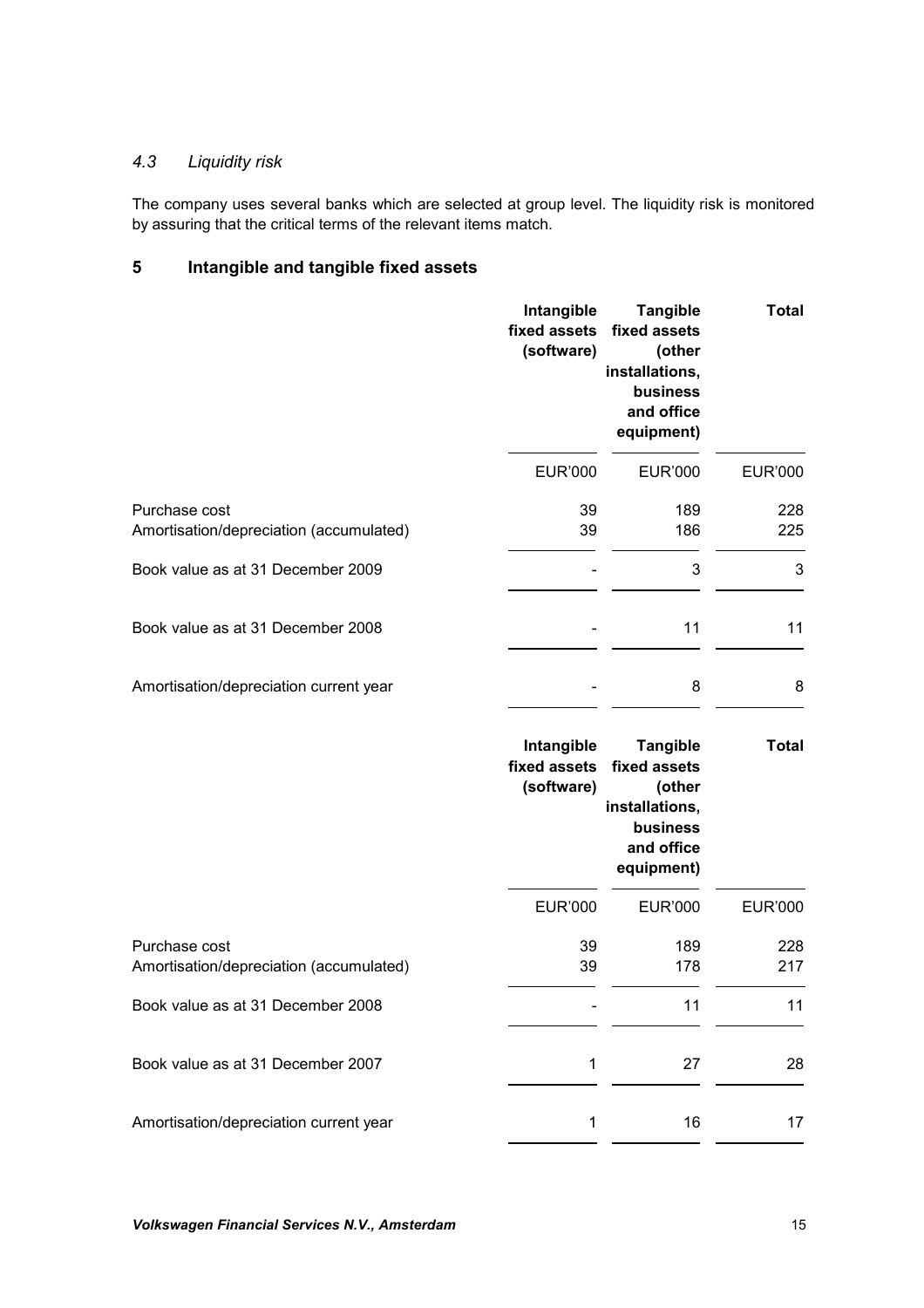#### **6 Financial fixed assets**

#### *Shares in participations*

The company's interests in other companies comprise the following:

| Company               | (original)<br>currency<br>(LC) | Local Share in<br>issued<br>capital<br>as $%$ |        | 31 December 2009 |        | 31 December 2008 |
|-----------------------|--------------------------------|-----------------------------------------------|--------|------------------|--------|------------------|
|                       |                                |                                               | LC'000 | EUR'000          | LC'000 | EUR'000          |
| VW Finance Belgium SA | <b>EUR</b>                     | $\leq 5$                                      |        |                  |        |                  |

*Loans to Volkswagen group companies and joint ventures of the Volkswagen group included in fixed assets*

A breakdown of the loans to Volkswagen group companies and joint ventures of the Volkswagen group is as follows:

|                                                                               | Original<br>currency | Weighted<br>average<br>interest<br>rate $(\%)$ | <b>31 December 2009</b> |                         |  |
|-------------------------------------------------------------------------------|----------------------|------------------------------------------------|-------------------------|-------------------------|--|
|                                                                               |                      |                                                |                         | Book value Market value |  |
|                                                                               |                      |                                                | <b>EUR'000</b>          | <b>EUR'000</b>          |  |
| <b>Fixed asset loans to Volkswagen</b>                                        | <b>EUR</b>           | 2.31                                           | 448,664                 | 466,036                 |  |
| group companies                                                               | GBP                  | 3.12                                           | 662,477                 | 685,083                 |  |
|                                                                               | <b>SEK</b>           | 1.57                                           | 38,999                  | 39,550                  |  |
|                                                                               | <b>RUB</b>           | 8.75                                           | 4,097                   | 3,961                   |  |
|                                                                               |                      |                                                | 1,154,237               | 1,194,630               |  |
| <b>Fixed asset loans to joint ventures</b>                                    | <b>EUR</b>           | 4.11                                           | 53,246                  | 56,166                  |  |
| of the Volkswagen group                                                       | <b>USD</b>           | 6.20                                           | 902                     | 1,005                   |  |
|                                                                               |                      |                                                | 54,148                  | 57,171                  |  |
| <b>Total loans to Volkswagen group</b><br>companies and joint ventures of the |                      |                                                |                         |                         |  |
| Volkswagen group                                                              |                      |                                                | 1,208,385               | 1,251,801               |  |

The market values are determined on the basis of discounted cash flows. Credit spreads were not included in the model used to determine the market value. Since all loans are to Volkswagen group companies and joint ventures of the Volkswagen group the credit spread applicable to these loans is equal to the credit spread for the Volkswagen group. As at 31 December 2009 the following credit spreads were applicable to the Volkswagen group:

| For amounts payable within one year:                 | 17.50 bps  |
|------------------------------------------------------|------------|
| For amounts payable between one year and five years: | 80.00 bps  |
| For amounts payable after five years:                | 101.00 bps |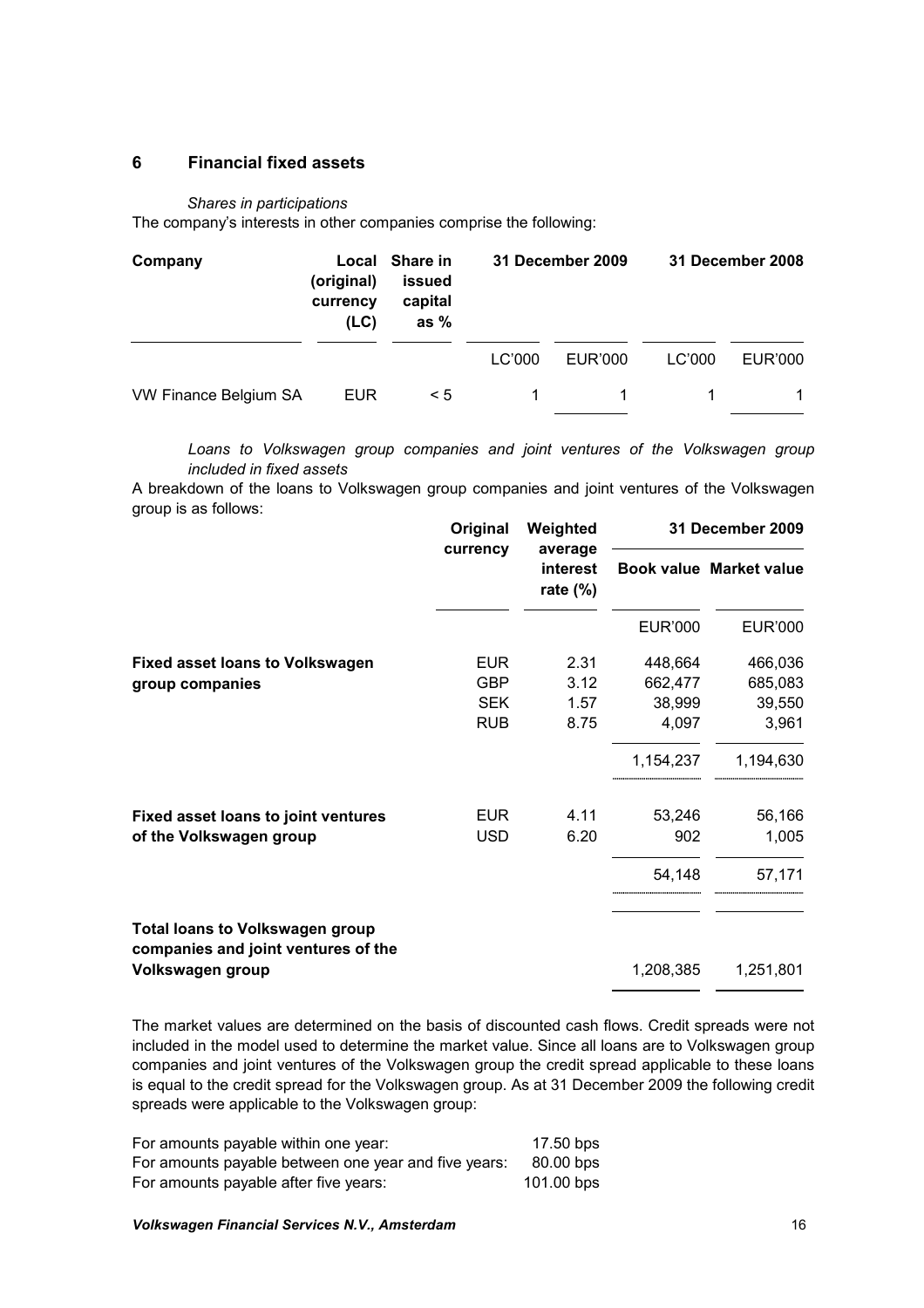For comparison the overview of 2008:

|                                                                               | Original   | Weighted                           | 31 December 2008 |                         |  |
|-------------------------------------------------------------------------------|------------|------------------------------------|------------------|-------------------------|--|
|                                                                               | currency   | average<br>interest<br>rate $(\%)$ |                  | Book value Market value |  |
|                                                                               |            |                                    | <b>EUR'000</b>   | <b>EUR'000</b>          |  |
| <b>Fixed asset loans to Volkswagen</b>                                        | <b>EUR</b> | 5.48                               | 503,196          | 525,499                 |  |
| group companies                                                               | <b>GBP</b> | 6.56                               | 75,000           | 58,036                  |  |
|                                                                               | <b>CZK</b> | 4.25                               | 15,000           | 16,320                  |  |
|                                                                               | <b>RUB</b> | 8.71                               | 7,000            | 5,707                   |  |
|                                                                               |            |                                    | 600,196          | 605,562                 |  |
| Fixed asset loans to joint ventures                                           | <b>EUR</b> | 5.48                               | 278,400          | 287,057                 |  |
| of the Volkswagen group                                                       | <b>SKK</b> | 3.21                               | 35,000           | 40,586                  |  |
|                                                                               | <b>TRY</b> | 22.13                              | 13,961           | 16,421                  |  |
|                                                                               |            |                                    | 327,361          | 344,064                 |  |
| <b>Total loans to Volkswagen group</b><br>companies and joint ventures of the |            |                                    |                  |                         |  |
| Volkswagen group                                                              |            |                                    | 927,557          | 949,626                 |  |
| Prepaid and deferred charges                                                  |            |                                    |                  |                         |  |
|                                                                               |            |                                    | 31 Dec 2009      | 31 Dec 2008             |  |
|                                                                               |            |                                    | <b>EUR'000</b>   | <b>EUR'000</b>          |  |
| Other prepaid and deferred charges                                            |            |                                    | 504              | 6                       |  |
|                                                                               |            |                                    |                  |                         |  |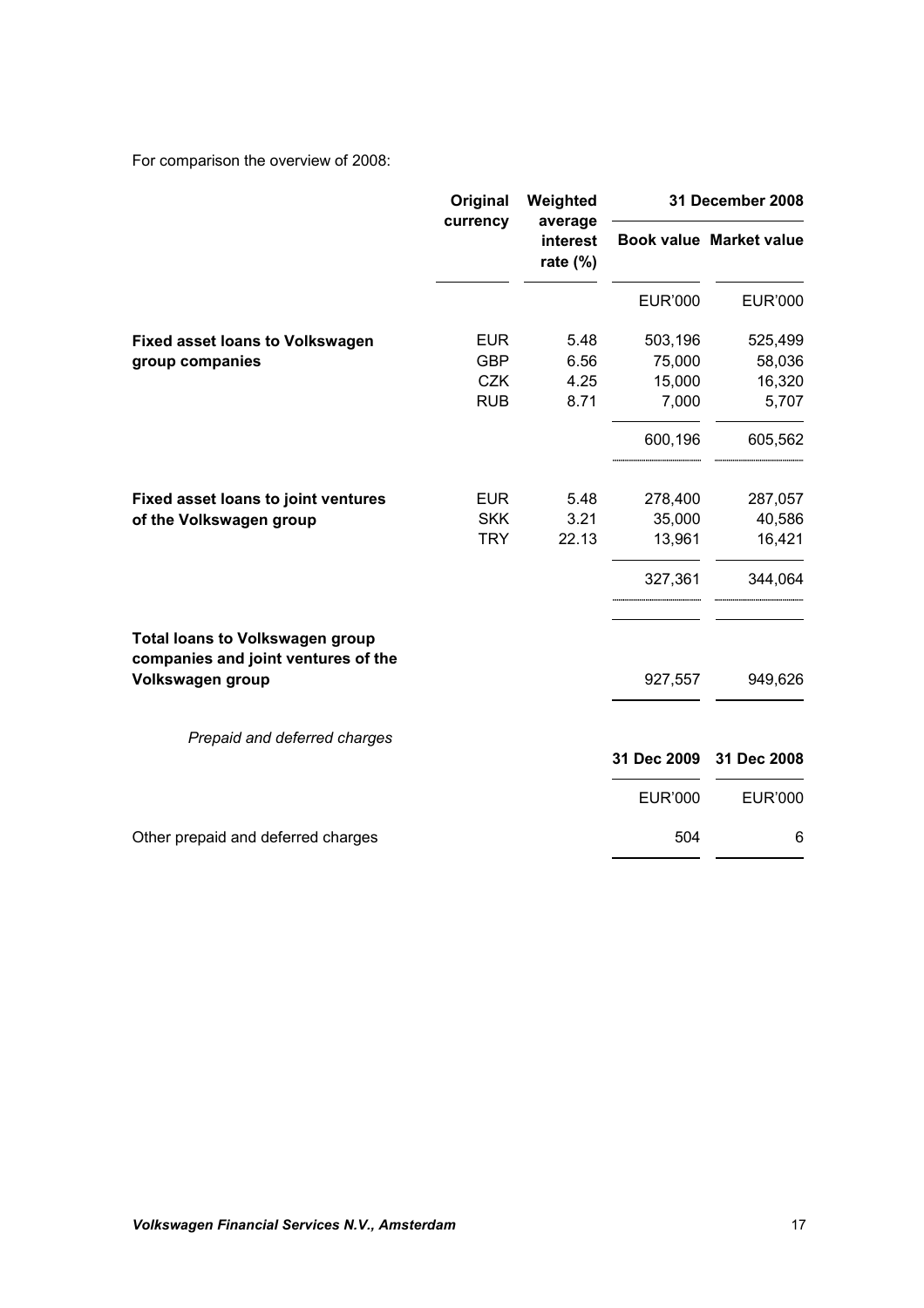|                                                                                                  | Original   | Weighted | 31 December 2009                   |                |                         |
|--------------------------------------------------------------------------------------------------|------------|----------|------------------------------------|----------------|-------------------------|
|                                                                                                  |            | currency | average<br>interest<br>rate $(\%)$ |                | Book value Market value |
|                                                                                                  |            |          | <b>EUR'000</b>                     | <b>EUR'000</b> |                         |
| <b>Current asset receivables due from</b>                                                        | <b>EUR</b> | 3.20     | 185,749                            | 188,613        |                         |
| Volkswagen group companies                                                                       | <b>GBP</b> | 3.86     | 303,882                            | 287,704        |                         |
| excluding interest                                                                               | <b>RUB</b> | 8.57     | 4,000                              | 3,524          |                         |
|                                                                                                  | <b>CZK</b> | 4.25     | 15,000                             | 16,537         |                         |
|                                                                                                  | <b>SEK</b> | 0.57     | 69,696                             | 70,111         |                         |
| Accrued and other receivables                                                                    |            |          | 9,778                              | 9,778          |                         |
|                                                                                                  |            |          | 588,105                            | 576,267        |                         |
| Current asset receivables due from                                                               | <b>EUR</b> | 1.82     | 467,140                            | 472,823        |                         |
| joint ventures of the Volkswagen                                                                 | <b>USD</b> | 3.55     | 3,124                              | 3,222          |                         |
| group excluding interest                                                                         | <b>TRY</b> | 22.13    | 13,923                             | 19,646         |                         |
| Accrued and other receivables                                                                    |            |          | 8,382                              | 8,382          |                         |
|                                                                                                  |            |          | 492,569                            | 504,073        |                         |
| Total receivables due from<br>Volkswagen group companies and<br>joint ventures of the Volkswagen |            |          |                                    |                |                         |
| group                                                                                            |            |          | 1,080,674                          | 1,080,340      |                         |

# **7 Receivables due from Volkswagen group companies and joint ventures of the Volkswagen group**

For the determination of the market values see note 6.

As mentioned in note 2.12 all outstanding loans to Volkswagen group companies and joint ventures of the Volkswagen group are hedged with cross currency interest rate swaps, interest rate swaps and forwards to the bonds and loans from Volkswagen group companies used to fund the financing activities. As a result the company has principally no exposure to interest rate risk and currency risk.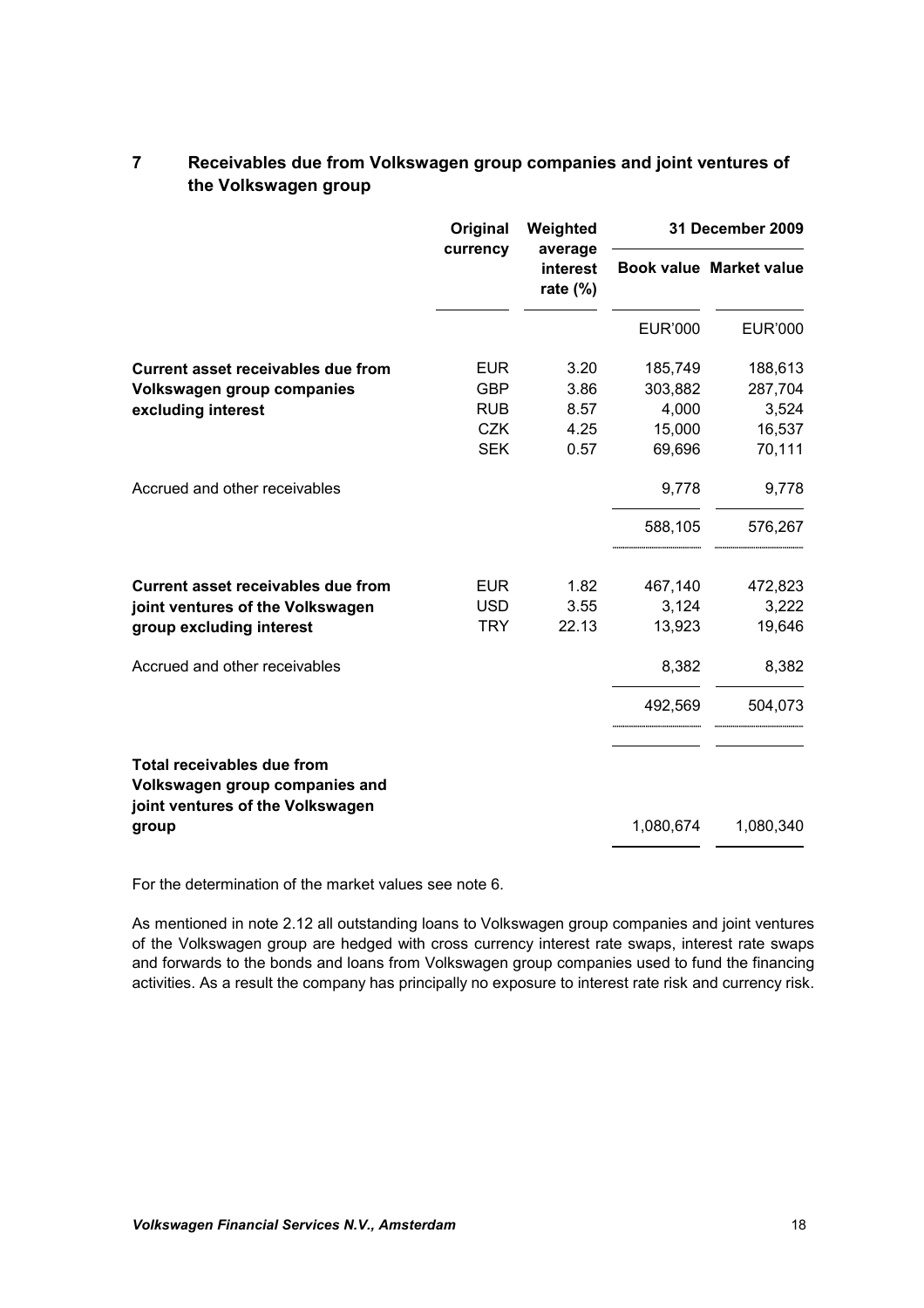For comparison the overview of 2008:

|                                                                                                                  | Original<br>currency | Weighted<br>average<br>interest<br>rate $(\%)$ |                | 31 December 2008 |                                |
|------------------------------------------------------------------------------------------------------------------|----------------------|------------------------------------------------|----------------|------------------|--------------------------------|
|                                                                                                                  |                      |                                                |                |                  | <b>Book value Market value</b> |
|                                                                                                                  |                      |                                                | <b>EUR'000</b> | <b>EUR'000</b>   |                                |
| <b>Current asset receivables due from</b>                                                                        | <b>EUR</b>           | 4.24                                           | 255,952        | 257,588          |                                |
| Volkswagen group companies                                                                                       | <b>GBP</b>           | 6.37                                           | 239,144        | 209,355          |                                |
| excluding interest                                                                                               | <b>RUB</b>           | 9.02                                           | 2,000          | 1,672            |                                |
|                                                                                                                  | <b>CZK</b>           | 3.69                                           | 14,884         | 15,231           |                                |
|                                                                                                                  | <b>SEK</b>           | 5.24                                           | 55,182         | 56,102           |                                |
| Accrued and other receivables                                                                                    |                      |                                                | 11,057         | 11,057           |                                |
|                                                                                                                  |                      |                                                | 578,219        | 551,005          |                                |
| Current asset receivables due from                                                                               | <b>EUR</b>           | 4.94                                           | 275,784        | 281,784          |                                |
| joint ventures of the Volkswagen                                                                                 | <b>USD</b>           | 4.88                                           | 25,948         | 26,681           |                                |
| group excluding interest                                                                                         | <b>TRY</b>           | 18.47                                          | 161,205        | 169,564          |                                |
| Accrued and other receivables                                                                                    |                      |                                                | 27,654         | 27,654           |                                |
|                                                                                                                  |                      |                                                | 490,591        | 505,683          |                                |
| <b>Total receivables due from</b><br>Volkswagen group companies and<br>joint ventures of the Volkswagen<br>group |                      |                                                | 1,068,810      | 1,056,688        |                                |
| <b>Other assets</b><br>8                                                                                         |                      |                                                |                |                  |                                |
|                                                                                                                  |                      |                                                | 31 Dec 2009    | 31 Dec 2008      |                                |
|                                                                                                                  |                      |                                                | <b>EUR'000</b> | <b>EUR'000</b>   |                                |
| Swap interest receivables from banks                                                                             |                      |                                                | 4,665          | 10,527           |                                |
| Income tax receivable                                                                                            |                      |                                                | 626            | 311              |                                |
| Other interest receivable                                                                                        |                      |                                                |                | 4                |                                |
|                                                                                                                  |                      |                                                | 5,291          | 10,842           |                                |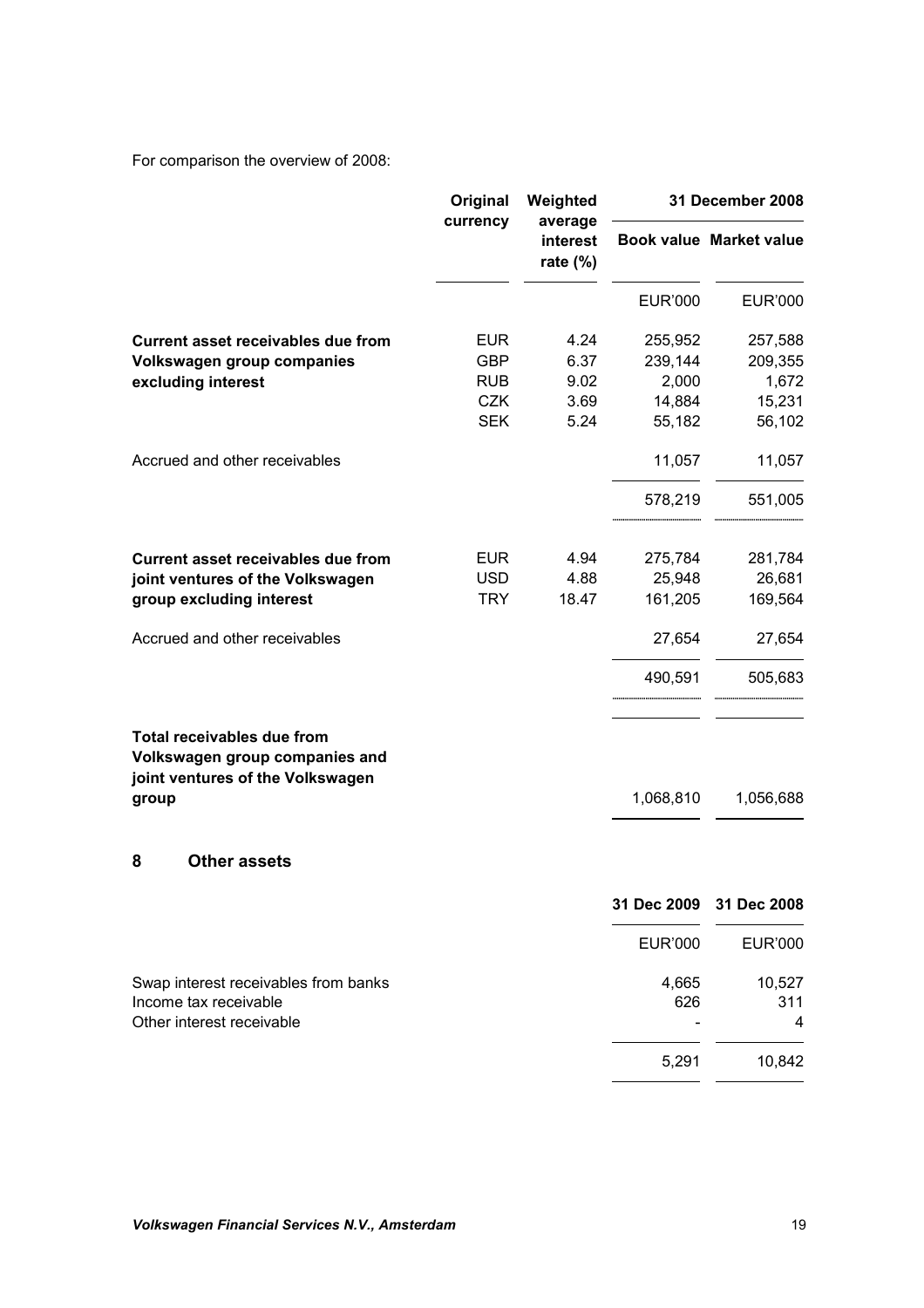# **9 Prepaid and deferred charges**

| 31 Dec 2009 31 Dec 2008               |         |
|---------------------------------------|---------|
| EUR'000                               | EUR'000 |
| Prepaid and deferred charges<br>1.063 | 1.156   |

The prepaid and deferred charges mainly consist of deferred emission costs.

# **10 Shareholder's equity**

#### *Share capital*

On 31 December 2009 the subscribed capital of the company amounted to EUR 2,270,000 of which an amount of EUR 454,000 was paid-up. 454 registered shares of EUR 1,000 each have been issued.

|                                                            | <b>Issued and</b><br>paid-up<br>share capital | <b>Retained</b><br>earnings | <b>Total equity</b> |
|------------------------------------------------------------|-----------------------------------------------|-----------------------------|---------------------|
|                                                            | EUR'000                                       | EUR'000                     | EUR'000             |
| Balance as at 31 December 2008<br>Result for the year 2009 | 454                                           | 21,858<br>2,564             | 22,312<br>2,564     |
| Balance as at 31 December 2009                             | 454                                           | 24,422                      | 24,876              |

|                                                            | <b>Issued and</b><br>paid-up<br>share capital | <b>Retained</b><br>earnings | <b>Total equity</b> |
|------------------------------------------------------------|-----------------------------------------------|-----------------------------|---------------------|
|                                                            | EUR'000                                       | EUR'000                     | EUR'000             |
| Balance as at 31 December 2007<br>Result for the year 2008 | 454                                           | 17.775<br>4,083             | 18,229<br>4,083     |
| Balance as at 31 December 2008                             | 454                                           | 21,858                      | 22,312              |

### **11 Long-term liabilities**

All long-term liabilities are payable within one to five years.

| ັ              |  |         | 31 Dec 2009 31 Dec 2008 |
|----------------|--|---------|-------------------------|
|                |  | EUR'000 | <b>EUR'000</b>          |
| Bonds listed   |  | 329,016 | 430,000                 |
| Bonds unlisted |  | 245,810 | 35,000                  |
|                |  | 574,826 | 465,000                 |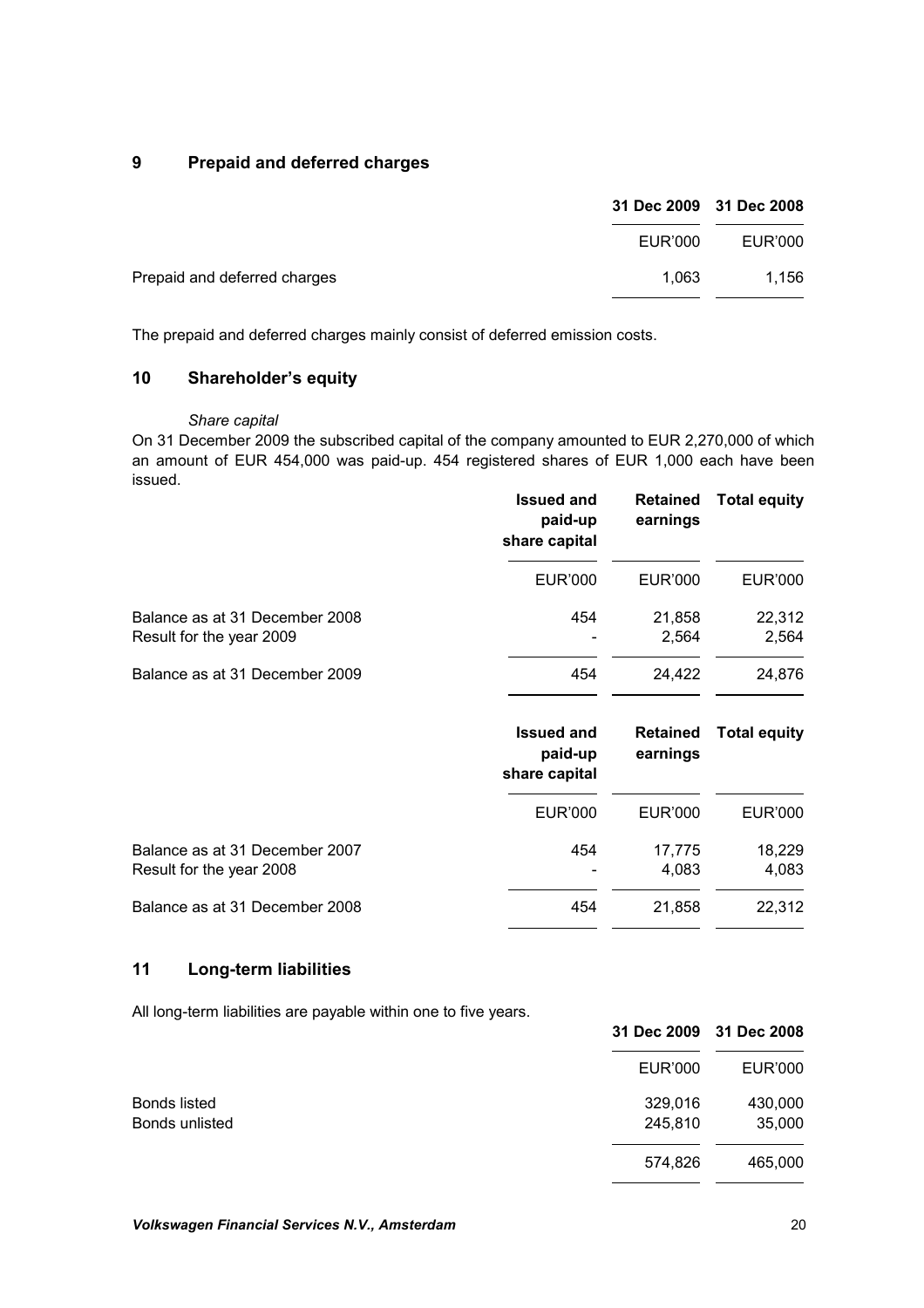A breakdown of the long-term bonds is as follows:

|                              |                      | Average                        | 31 December 2009  |                     |
|------------------------------|----------------------|--------------------------------|-------------------|---------------------|
|                              | Original<br>currency | interest rate<br>in percentage | <b>Book value</b> | <b>Market value</b> |
|                              |                      | $\frac{0}{0}$                  | EUR'000           | <b>EUR'000</b>      |
| Maturity within 1 to 5 years |                      |                                |                   |                     |
| <b>Bonds listed</b>          | <b>EUR</b>           | 3.00                           | 290,000           | 298,772             |
| Bonds listed                 | <b>SEK</b>           | 1.45                           | 39,016            | 39,498              |
| Bonds unlisted               | <b>EUR</b>           | 2.50                           | 200,000           | 204,315             |
| Bonds unlisted               | <b>JPY</b>           | 1.57                           | 45,810            | 47,267              |
| <b>Total long-term bonds</b> |                      |                                | 574,826           | 589,852             |

| Original<br>currency | Average | 31 December 2008 |         |  |               |                   |
|----------------------|---------|------------------|---------|--|---------------|-------------------|
|                      |         |                  |         |  | in percentage | <b>Book value</b> |
|                      | $\%$    | EUR'000          | EUR'000 |  |               |                   |
|                      |         |                  |         |  |               |                   |
| <b>EUR</b>           | 4.22    | 430,000          | 444,125 |  |               |                   |
| <b>EUR</b>           | 5.21    | 35,000           | 36,805  |  |               |                   |
|                      |         | 465,000          | 480,930 |  |               |                   |
|                      |         | interest rate    |         |  |               |                   |

For the determination of the market values please see note 6.

*Liabilities to Volkswagen group companies excluding interest* A breakdown of the long-term liabilities to Volkswagen group companies is as follows:

| 31 Dec 2009                                            | 31 Dec 2008       |
|--------------------------------------------------------|-------------------|
| <b>EUR'000</b>                                         | <b>EUR'000</b>    |
| 311,570<br>Volkswagen AG<br>Volkswagen Bank<br>303,185 | 31,000<br>373,293 |
| 614,755                                                | 404,293           |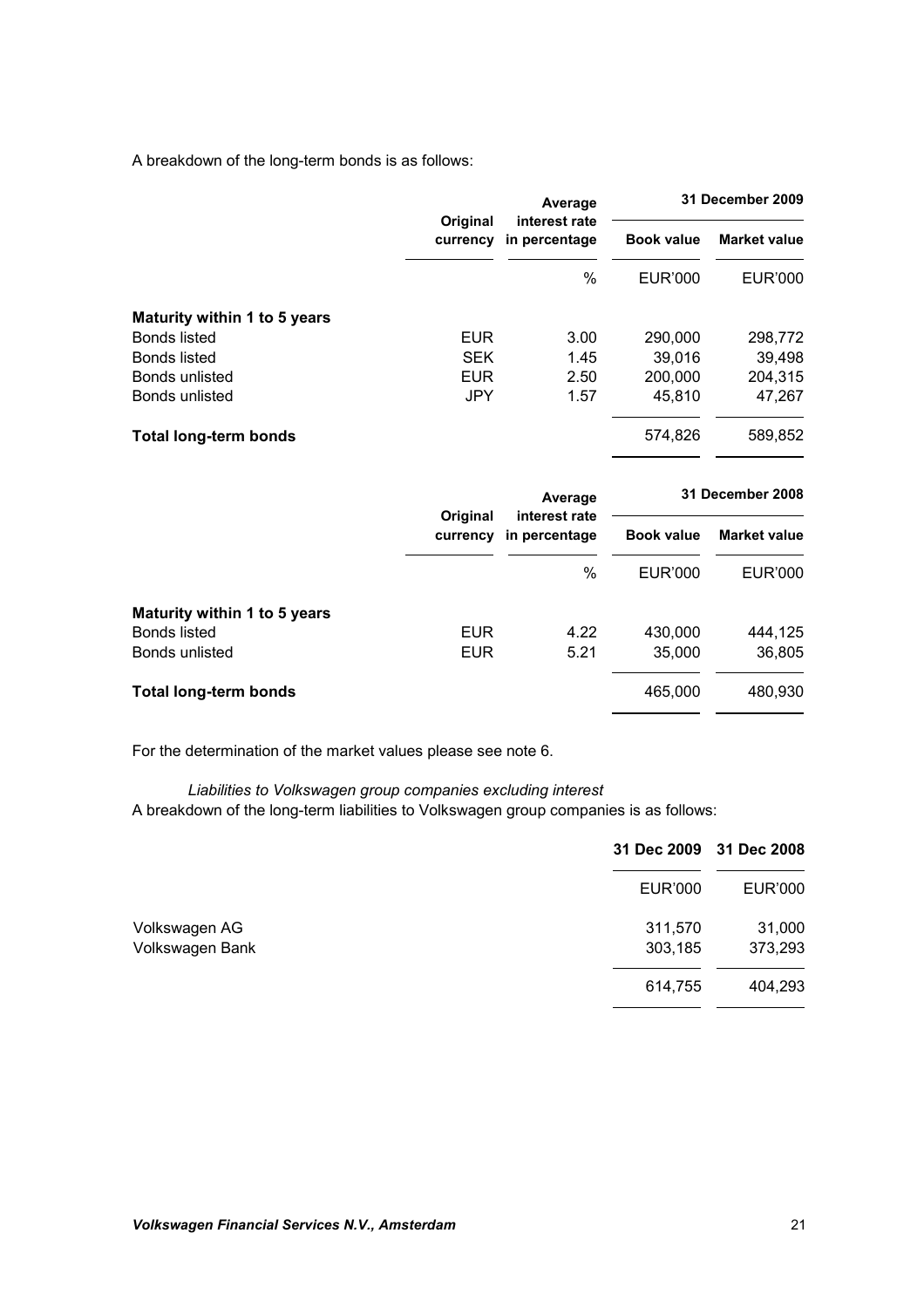### **12 Current liabilities**

|                                | 31 Dec 2009       | 31 Dec 2008        |
|--------------------------------|-------------------|--------------------|
|                                | <b>EUR'000</b>    | <b>EUR'000</b>     |
| Bonds listed<br>Bonds unlisted | 793,636<br>35,000 | 562,774<br>291,304 |
|                                | 828,636           | 854,078            |

A breakdown of the current bonds is as follows:

|                            |                      | Average                        | 31 December 2009  |                     |
|----------------------------|----------------------|--------------------------------|-------------------|---------------------|
|                            | Original<br>currency | interest rate<br>in percentage | <b>Book value</b> | <b>Market value</b> |
|                            |                      | $\%$                           | EUR'000           | <b>EUR'000</b>      |
| Maturity less than 1 year  |                      |                                |                   |                     |
| Bonds listed               | <b>EUR</b>           | 1.95                           | 755,000           | 762,039             |
| Bonds listed               | <b>SEK</b>           | 1.16                           | 9.754             | 9.809               |
| <b>Bonds listed</b>        | <b>CZK</b>           | 3,50                           | 28,882            | 28,502              |
| Bonds unlisted             | <b>EUR</b>           | 2.35                           | 35,000            | 35,556              |
| <b>Total current bonds</b> |                      |                                | 828,636           | 835,906             |

|                            |                      | Average<br>interest rate | 31 December 2008  |                     |  |
|----------------------------|----------------------|--------------------------|-------------------|---------------------|--|
|                            | Original<br>currency | in percentage            | <b>Book value</b> | <b>Market value</b> |  |
|                            |                      | $\%$                     | EUR'000           | <b>EUR'000</b>      |  |
| Maturity less than 1 year  |                      |                          |                   |                     |  |
| Bonds listed               | <b>EUR</b>           | 4.56                     | 475,000           | 488,921             |  |
| Bonds listed               | <b>TRY</b>           | 18.50                    | 32,576            | 38,529              |  |
| Bonds listed               | <b>SEK</b>           | 5.12                     | 55,198            | 56,592              |  |
| Bonds unlisted             | <b>JPY</b>           | 0.71                     | 291,304           | 327,760             |  |
| <b>Total current bonds</b> |                      |                          | 854,078           | 911,802             |  |

For the determination of the market values please see note 6.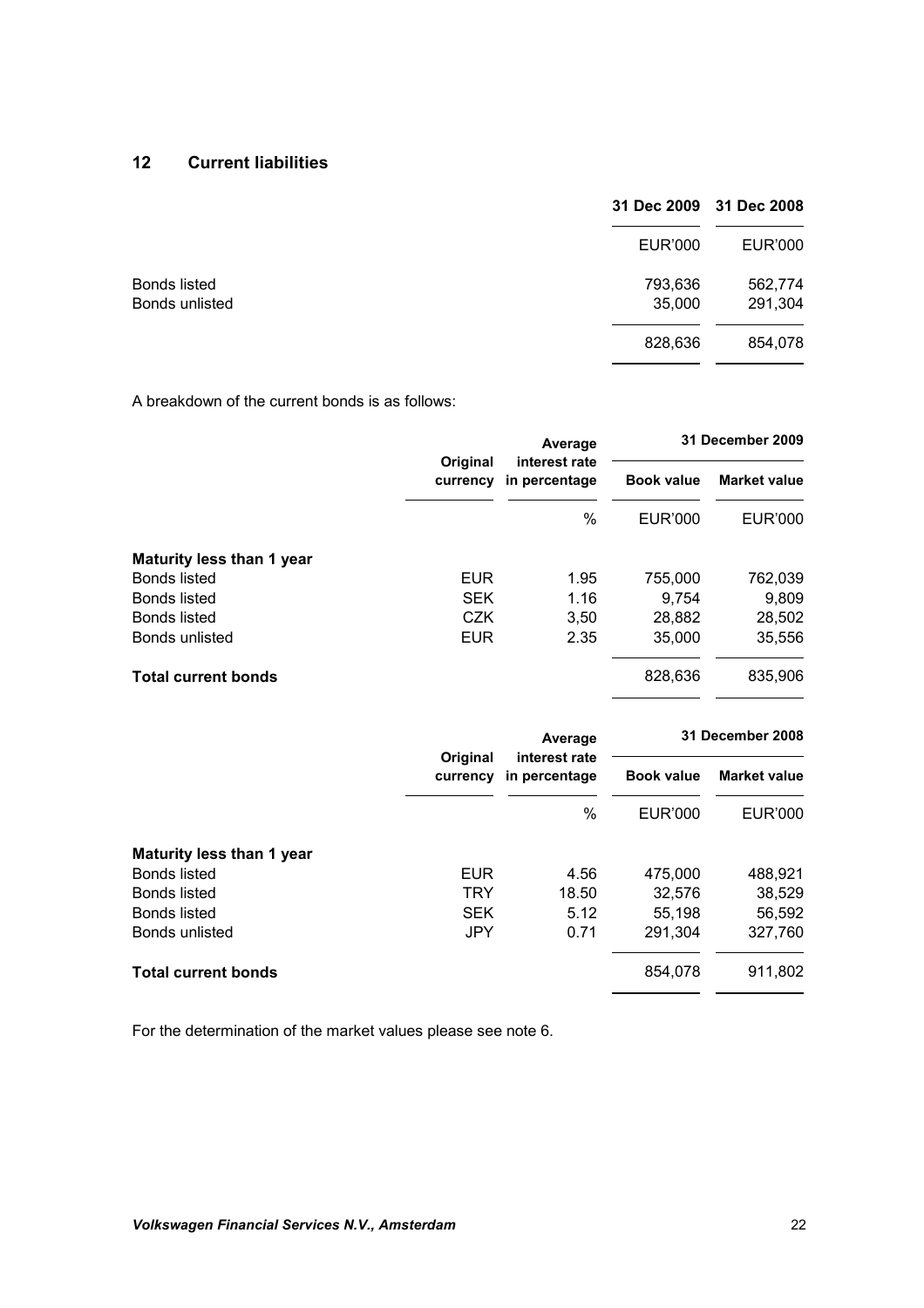#### *Liabilities to Volkswagen group companies*

A breakdown of the current liabilities, including accrued interest to Volkswagen group companies, is as follows:

|                                                 | 31 Dec 2009 31 Dec 2008  |                 |
|-------------------------------------------------|--------------------------|-----------------|
|                                                 | <b>EUR'000</b>           | <b>EUR'000</b>  |
| Volkswagen AG<br><b>VIF</b><br>Accrued interest | 39,624<br>4,333<br>2,273 | 37,000<br>2,076 |
|                                                 | 46,230                   | 39,076          |

### **13 Commitments not included in the balance sheet**

#### *Fiscal unity*

The company forms a fiscal unity for corporate income tax and turnover tax purposes with VIF. Under the Tax Collection Act, the company is jointly and severally liable for the taxes payable by the group.

# **14 Financial income and expenses**

#### *Interest and similar income*

|                               | 2009           | 2008           |
|-------------------------------|----------------|----------------|
|                               | <b>EUR'000</b> | <b>EUR'000</b> |
| Interest and similar income   | 68,909         | 160,474        |
| Interest and similar expenses | 65,057         | 155,026        |
|                               | 3,852          | 5,448          |

# **15 Other operating income**

|                                                                  | 2009           | 2008           |
|------------------------------------------------------------------|----------------|----------------|
|                                                                  | <b>EUR'000</b> | <b>EUR'000</b> |
| <b>Translation income</b><br>Miscellaneous income previous years | 2<br>4         | 4              |
|                                                                  | 6              | 4              |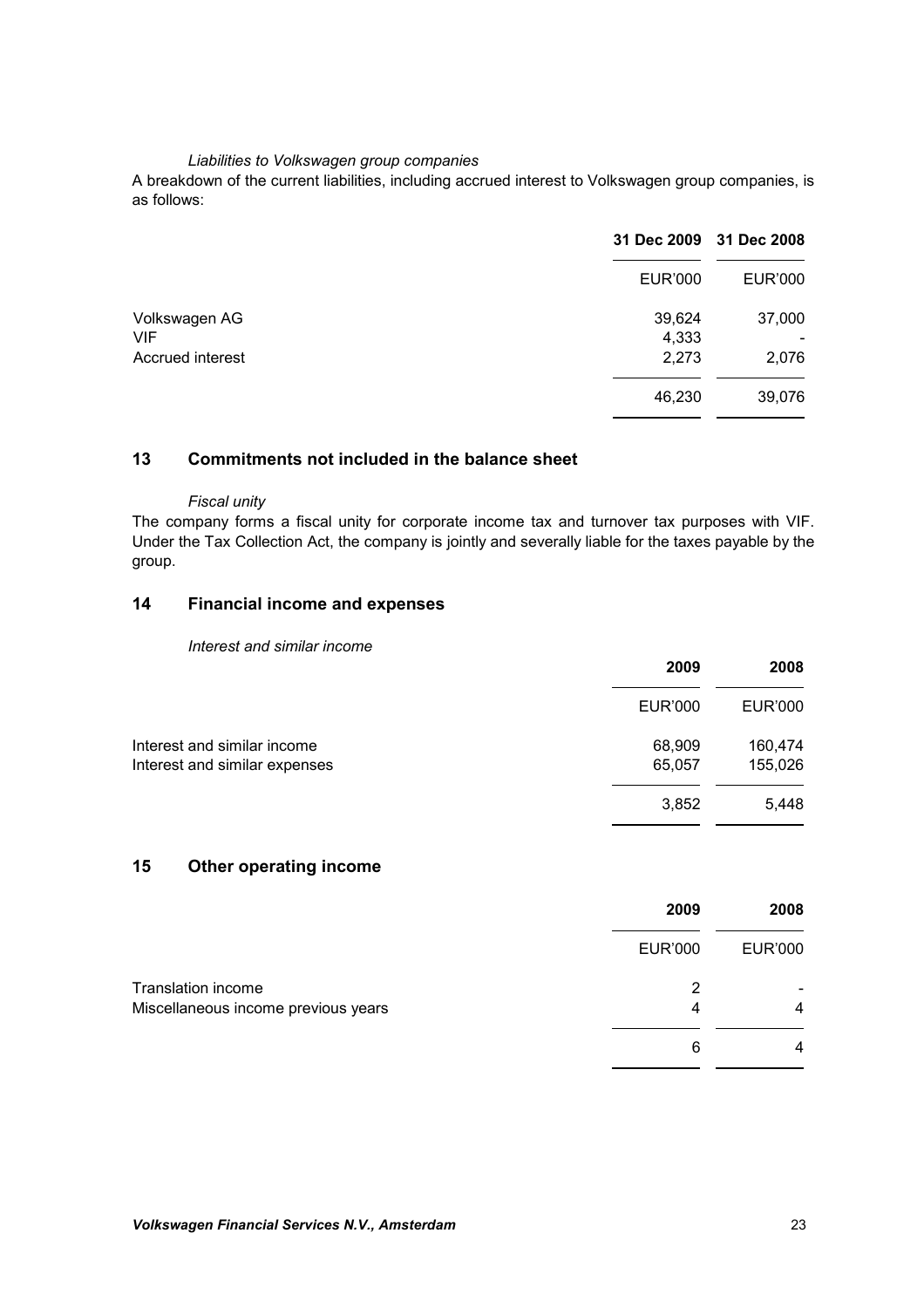### **16 Other operating expenses**

|                                                   | 2009           | 2008    |
|---------------------------------------------------|----------------|---------|
|                                                   | <b>EUR'000</b> | EUR'000 |
| Portfolio fees                                    | 39             | 109     |
| Bank charges                                      | 12             | 8       |
| <b>Translation losses</b>                         |                | 10      |
| Miscellaneous expenses current and previous years |                | 5       |
|                                                   | 51             | 132     |

# **17 General and administrative expenses**

|                                    | 2009    | 2008           |
|------------------------------------|---------|----------------|
|                                    | EUR'000 | <b>EUR'000</b> |
| Labour and other costs third party | 655     | 576            |
| Consulting and auditing fees       | 101     | 91             |
| EDP expenses                       | 74      | 105            |
| General office expenses            | 16      | 63             |
|                                    | 846     | 835            |

The labour and other costs third party is a charge from VIF for services rendered to FSNV.

### **18 Depreciation and amortisation expenses**

Depreciation and amortisation expenses are as follows:

|                                             | 2009    | 2008    |
|---------------------------------------------|---------|---------|
|                                             | EUR'000 | EUR'000 |
| Depreciation tangible fixed assets (note 5) | 8       | 16      |

# **19 Auditor's fees**

The auditor's fees for the reporting year are as follows:

|                                   | 2009           | 2008           |
|-----------------------------------|----------------|----------------|
|                                   | <b>EUR'000</b> | <b>EUR'000</b> |
| Audit of the financial statements | 33             | 36             |
| Other audit services              | 6              | 10             |
| Other non-audit services          | 2              |                |
|                                   | 41             | 46             |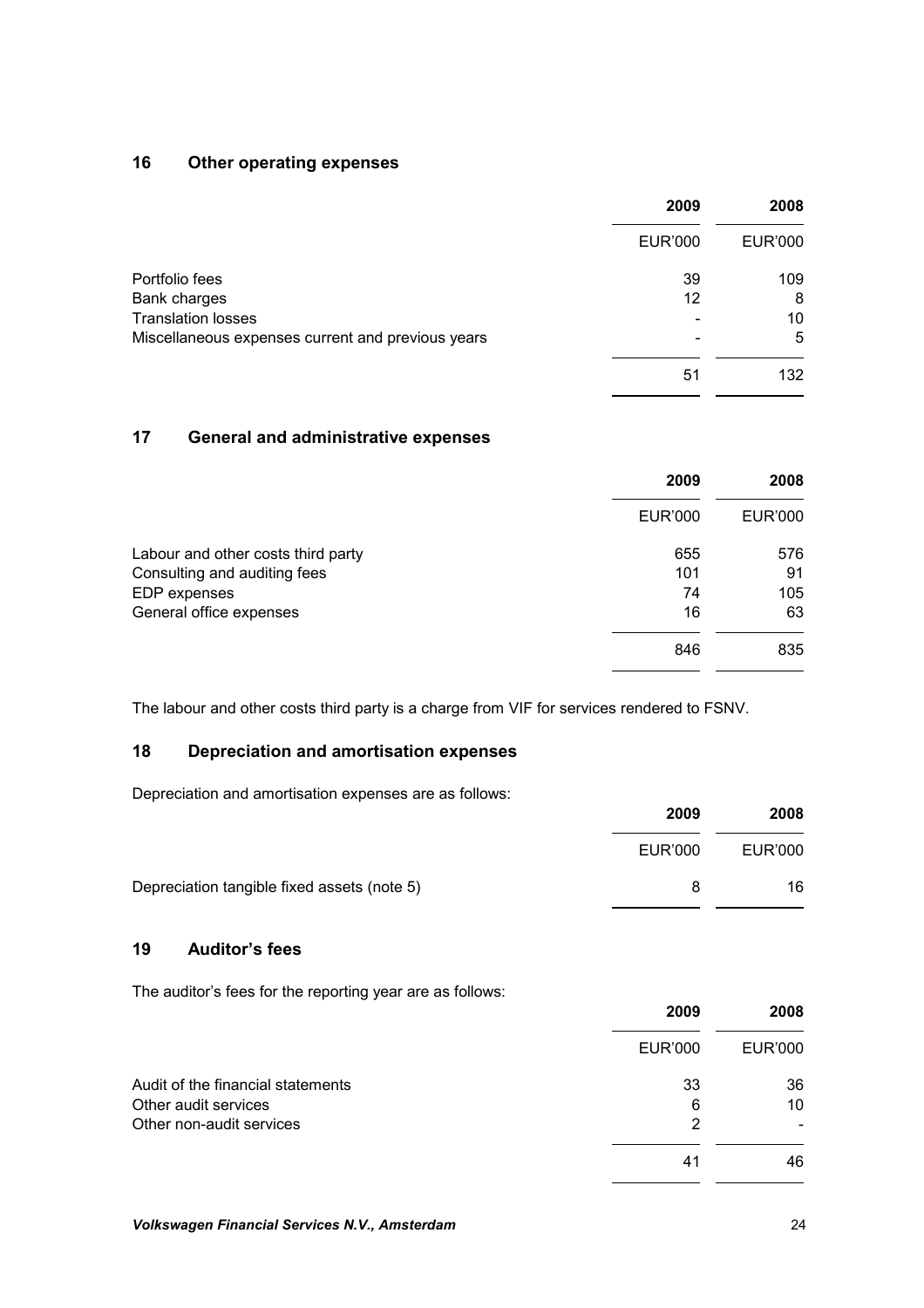### **20 Related parties**

All loans are granted to other group companies. The interest income is mainly derived from these group companies.

For receivables due from Volkswagen group companies see note 6 and 7.

For liabilities to Volkswagen group companies see note 11 and 12.

### **21 Average number of employees**

The employees are supplied by VIF. The costs regarding the work performed for FSNV are included in the service charges of EUR 655,200 (2008: EUR 576,000) which are shown under the general and administrative expenses.

### **22 Financial instruments**

The company's policy is to fully hedge its interest rate and exchange rate exposures.

The financial instruments of the company had the following notional amounts:

|                                      | <b>Interest</b><br>swaps | Interest/<br>currency<br>swaps | <b>FX</b><br>contracts | Total                |
|--------------------------------------|--------------------------|--------------------------------|------------------------|----------------------|
|                                      | EUR'000                  | EUR'000                        | EUR'000                | EUR'000              |
| 31 December 2009<br>31 December 2008 | 38,502<br>230,000        | 963,666<br>556,058             | 62,662<br>22,998       | 1,064,830<br>809,056 |

The financial instruments of the company had the following positive or negative market values:

|                  | <b>Interest</b><br>swaps | Interest/<br>currency<br>swaps | <b>FX</b><br>contracts | Total   |
|------------------|--------------------------|--------------------------------|------------------------|---------|
|                  | EUR'000                  | EUR'000                        | EUR'000                | EUR'000 |
| 31 December 2009 | 3.407                    | 16.961                         | (327)                  | 20,041  |
| 31 December 2008 | 6,139                    | 133,609                        | 4,191                  | 143.939 |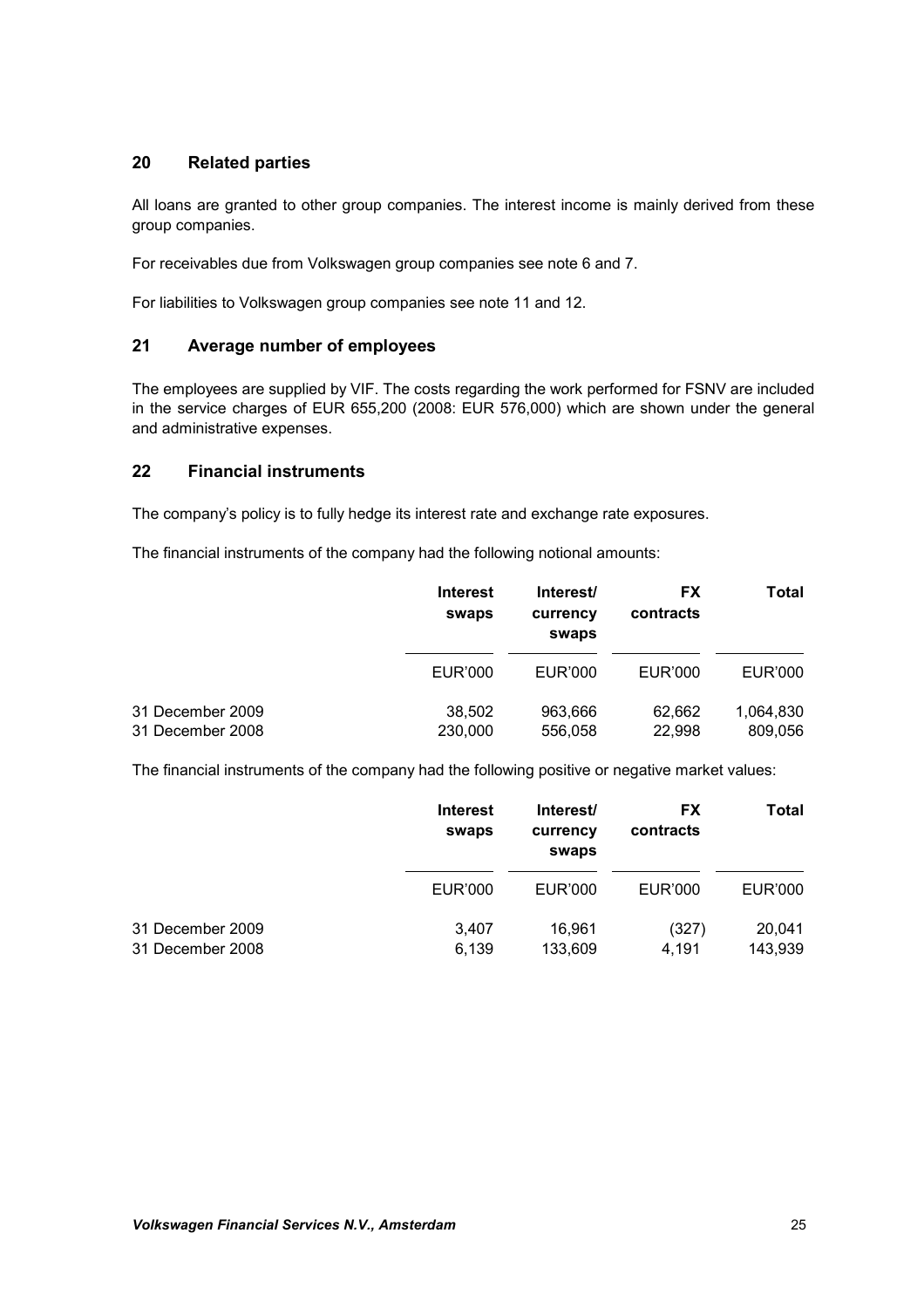### **23 Taxation**

The taxation on the result can be specified as follows:

|                        | 2009    | 2008    |
|------------------------|---------|---------|
|                        | EUR'000 | EUR'000 |
| Result before taxation | 2,953   | 4,469   |
| Taxation on result     | 389     | 386     |
| Effective tax rate     | 13.2%   | $8.6\%$ |
| Applicable tax rate    | 25.5%   | 25.5%   |

The low effective tax rate is caused by the fiscal deduction of the unpaid guarantee commission of EUR 1,393,000. For fiscal purposes, income from this waived commission is added to the taxable income of the parent company.

### **24 Directors and supervisory directors**

Management Board:

- Frank Mitschke, Amsterdam
- Bernd Bode, Hannover

The Management Board has not received any remuneration for 2009.

Supervisory Board:

Frank Fiedler, Braunschweig

The Supervisory Board has not received any remuneration for 2009.

The Management Board has declared that to the best of their knowledge:

- 1. the financial statements give a true and fair view of the assets, the liabilities, the financial position and the results of the company; and
- 2. the Management Board report gives a true and fair view of the company's situation on the balance sheet date, the events that occurred during the year and the risks to which the company is exposed.

Amsterdam, 10 March 2010

Management Board **Supervisory Board** Supervisory Board

Original has been signed by Original has been signed by F. Mitschke F. Fiedler

Original has been signed by B. Bode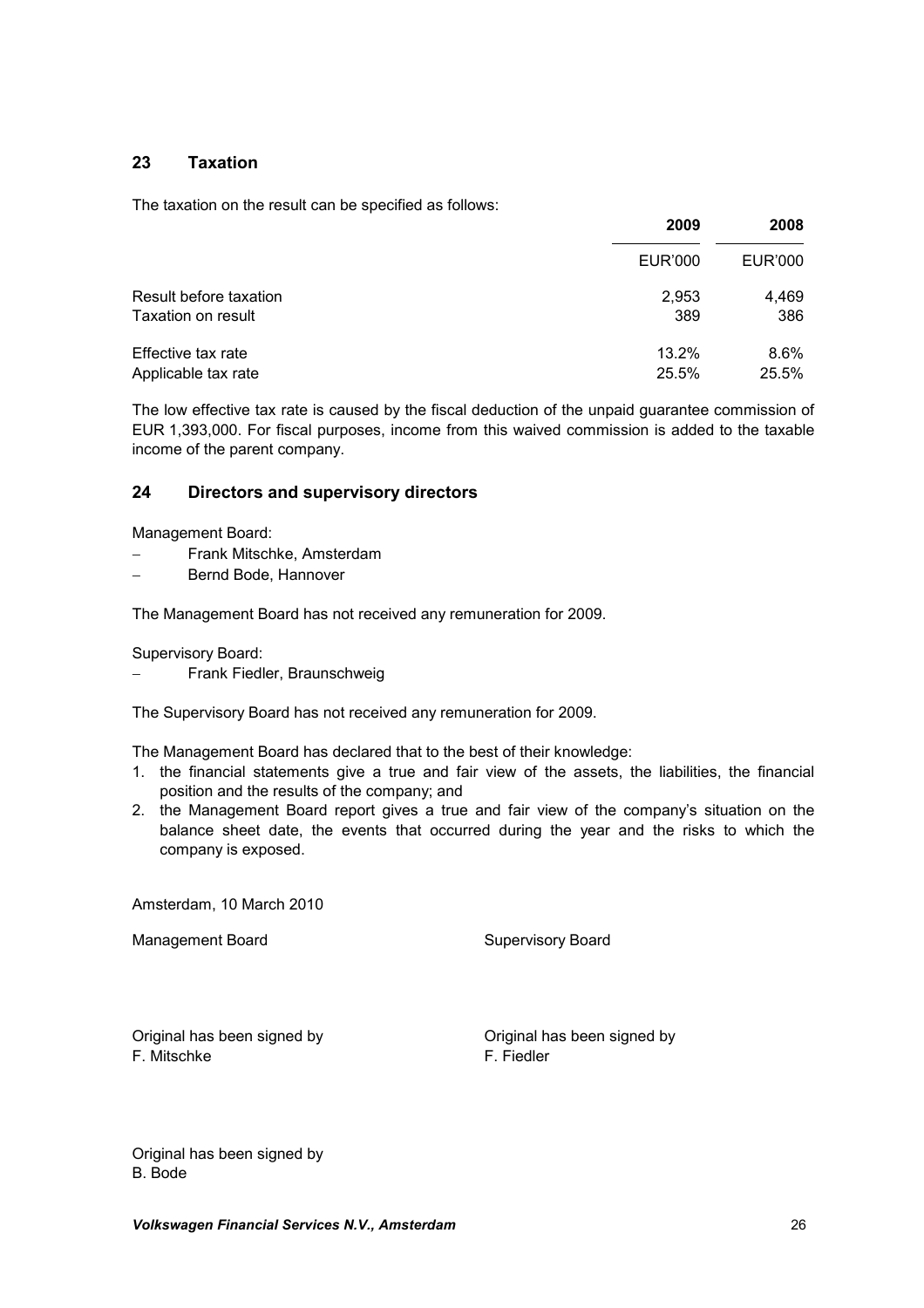**Other information**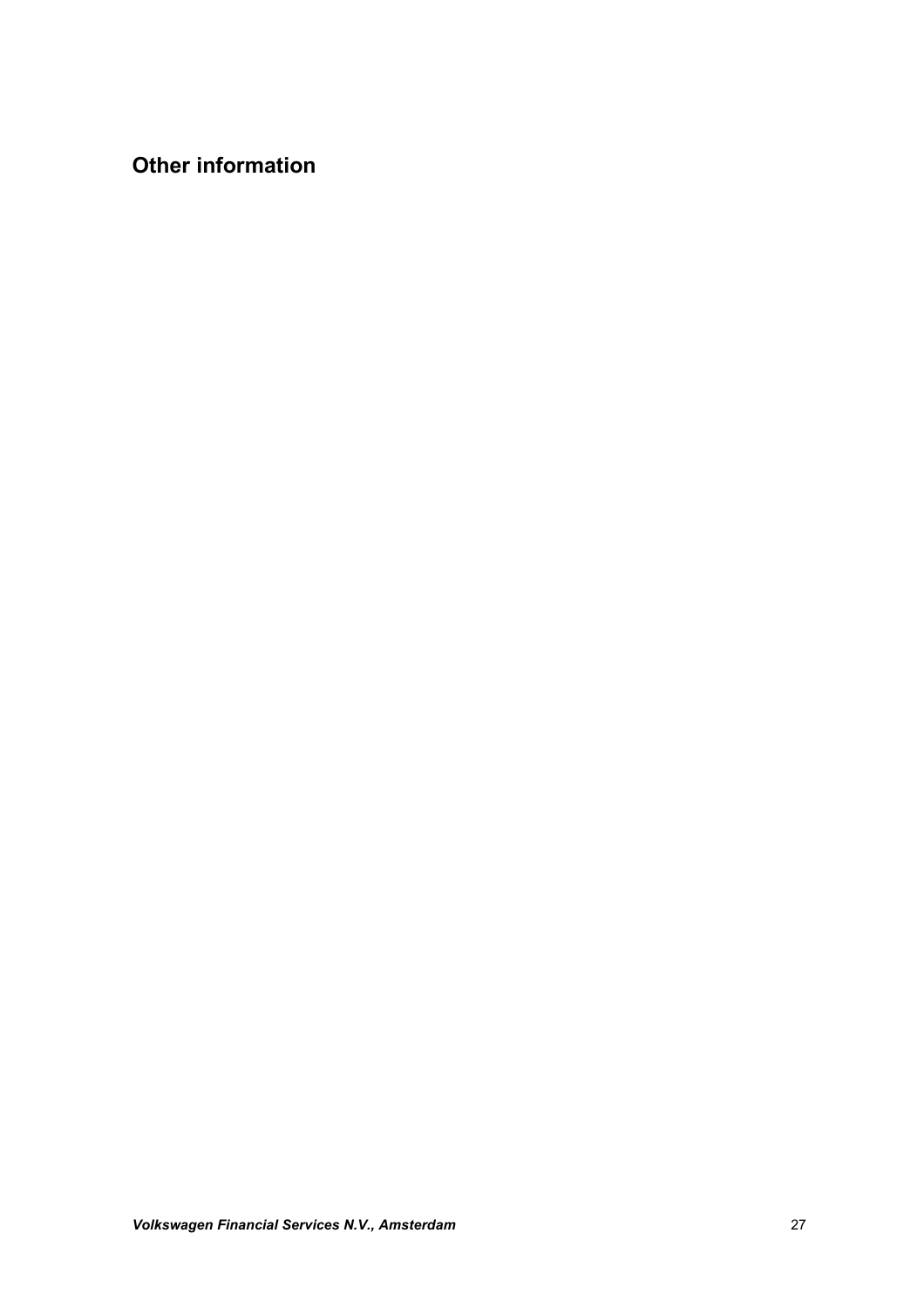# **Profit appropriation according to the Articles of Association**

The company's Articles of Association provide that appropriation of accrued profit is subject to the decision of the shareholders at the general meeting of shareholders. The company can only make distributions to the shareholders and other persons entitled up to an amount which does not exceed the amount of the distributable reserves. The general meeting may resolve to pay dividends from legally distributable reserves.

# **Proposed appropriation of profit**

Management proposes to add the 2009 profit of EUR 2,563,710.24 to the retained earnings.

# **Post balance sheet events**

No post balance sheet events occurred.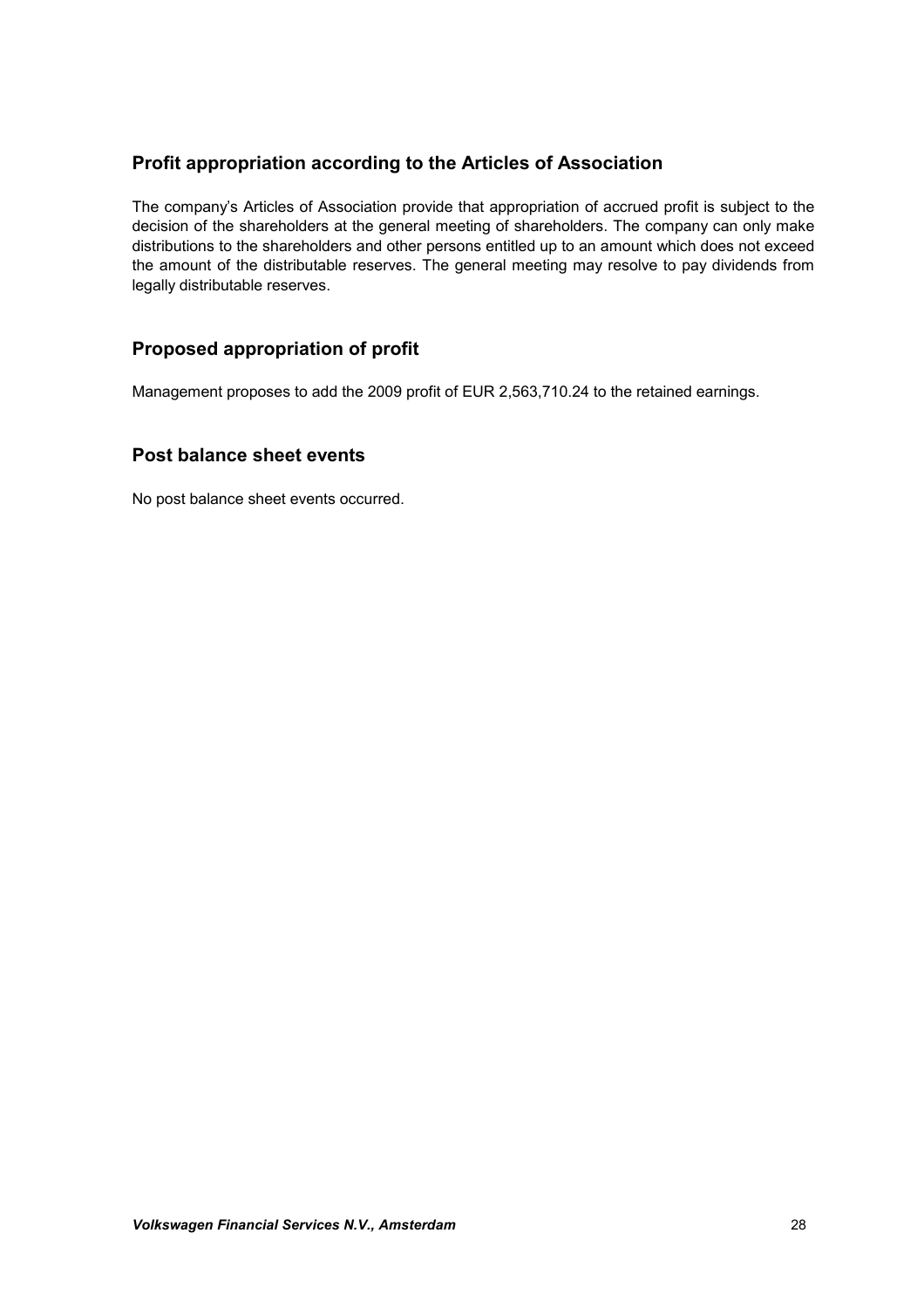

# *Independent auditor's report*

To: the General Meeting of Shareholders of Volkswagen Financial Services N.V.

# *Report on the financial statements*

We have audited the accompanying financial statements 2009 of Volkswagen Financial Services N.V., Amsterdam, as set out on pages 3 to 26 which comprise the balance sheet as at 31 December 2009, the income statement for the year then ended and the notes.

# *Management's responsibility*

Management of the company is responsible for the preparation and fair presentation of the financial statements and for the preparation of the management report, both in accordance with Part 9 of Book 2 of the Dutch Civil Code. This responsibility includes: designing, implementing and maintaining internal control relevant to the preparation and fair presentation of the financial statements that are free from material misstatement, whether due to fraud or error; selecting and applying appropriate accounting policies; and making accounting estimates that are reasonable in the circumstances.

# *Auditor's responsibility*

Our responsibility is to express an opinion on the financial statements based on our audit. We conducted our audit in accordance with Dutch law. This law requires that we comply with ethical requirements and plan and perform the audit to obtain reasonable assurance whether the financial statements are free from material misstatement.

An audit involves performing procedures to obtain audit evidence about the amounts and disclosures in the financial statements. The procedures selected depend on the auditor's judgment, including the assessment of the risks of material misstatement of the financial statements, whether due to fraud or error. In making those risk assessments, the auditor considers internal control relevant to the entity's preparation and fair presentation of the financial statements in order to design audit procedures that are appropriate in the circumstances, but not for the purpose of expressing an opinion on the effectiveness of the entity's internal control. An audit also includes evaluating the appropriateness of accounting policies used and the reasonableness of accounting estimates made by management, as well as evaluating the overall presentation of the financial statements.

We believe that the audit evidence we have obtained is sufficient and appropriate to provide a basis for our audit opinion.

### *Opinion*

In our opinion, the financial statements give a true and fair view of the financial position of Volkswagen Financial Services N.V. as at 31 December 2009, and of its result for the year then ended in accordance with Part 9 of Book 2 of the Dutch Civil Code.